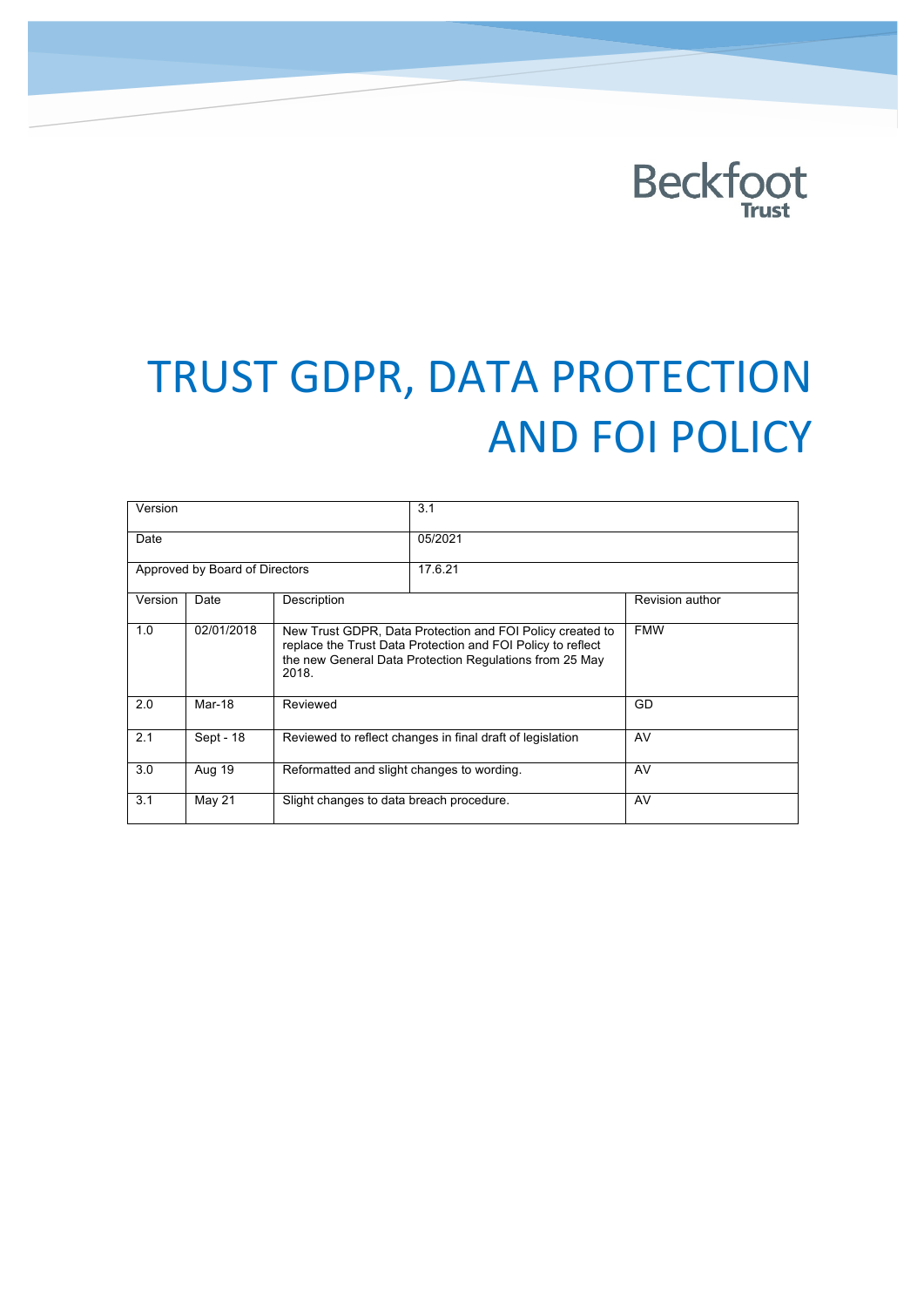### **Contents**

| 1.  |                                                                     |  |
|-----|---------------------------------------------------------------------|--|
| 2.  |                                                                     |  |
| 3.  |                                                                     |  |
| 4.  |                                                                     |  |
| 5.  |                                                                     |  |
| 6.  |                                                                     |  |
| 7.  |                                                                     |  |
| 8.  |                                                                     |  |
| 9.  | The right to be informed / Sharing Personal Data (Privacy Notices)4 |  |
| 10. |                                                                     |  |
|     |                                                                     |  |
|     |                                                                     |  |
|     |                                                                     |  |
|     |                                                                     |  |
|     |                                                                     |  |
|     |                                                                     |  |
|     |                                                                     |  |
|     |                                                                     |  |
|     |                                                                     |  |
|     |                                                                     |  |
|     |                                                                     |  |
|     |                                                                     |  |
|     |                                                                     |  |
|     |                                                                     |  |
|     | APPENDIX 2 - TRUST DATA SUBJECT ACCESS REQUEST PROCEDURE 12         |  |
|     |                                                                     |  |
|     | APPENDIX 4 - TRUST DATA BREACH MANAGEMENT PROCEDURE 14              |  |
|     | APPENDIX 5 - TRUST DATA PROTECTION - DATA SHARING GUIDANCE V1.2 15  |  |
|     |                                                                     |  |
|     |                                                                     |  |
|     |                                                                     |  |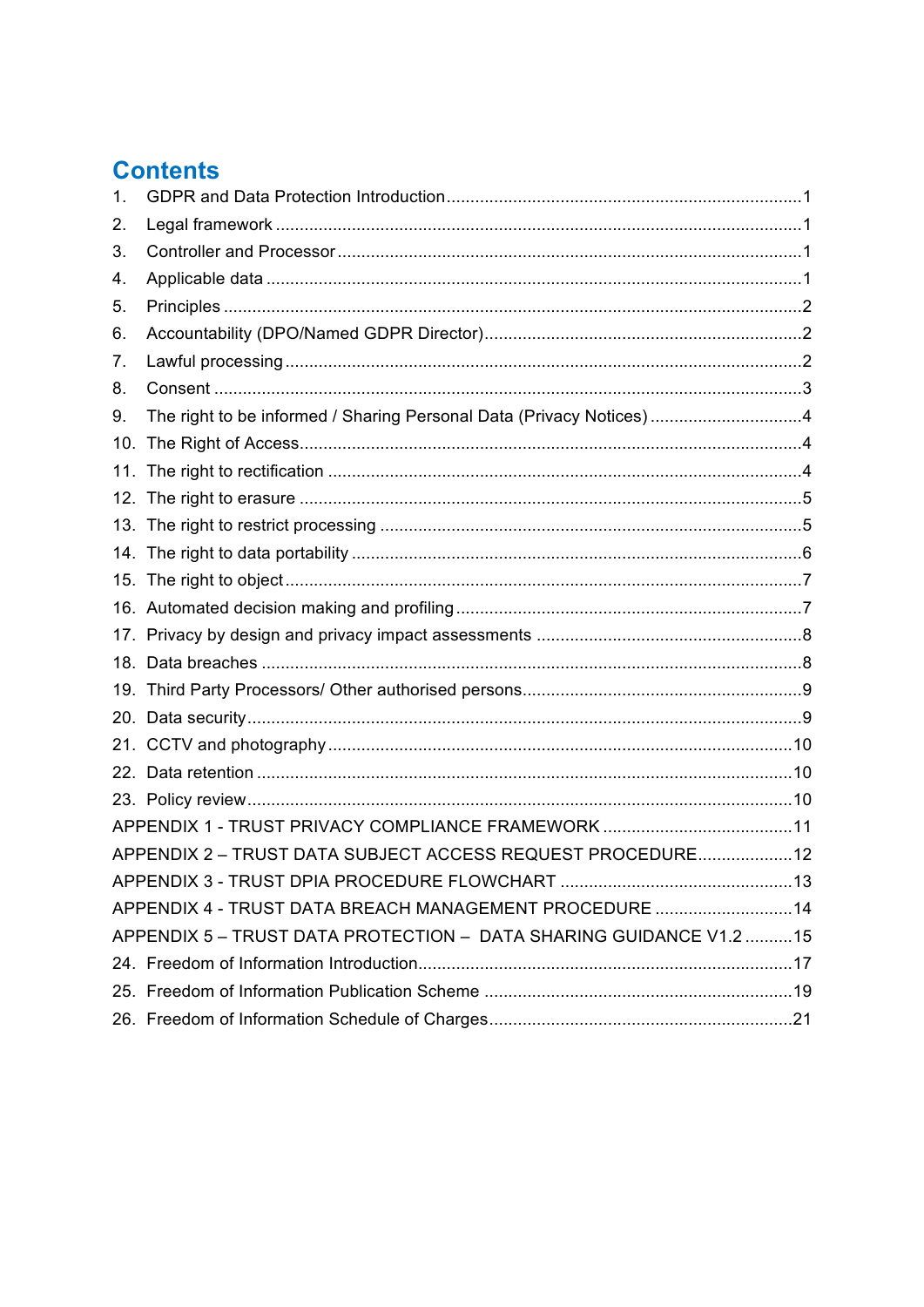## 1. GDPR and Data Protection Introduction

Beckfoot Trust is required to keep and process certain information about its staff and students in accordance with its legal obligations under the General Data Protection Regulation (GDPR).

This policy is in place to ensure the Trust Board and all Trust staff are aware of their responsibilities and it outlines how the Trust and Trust schools comply with the following core principles of the GDPR.

Organisational and technical methods for keeping data secure are imperative, therefore Beckfoot Trust have implemented a Trust Privacy Compliance Framework – see Appendix 1.

### 2. Legal framework

This policy has due regard to legislation, including, but not limited to the following:

- The General Data Protection Regulation (GDPR)
- The Education (Student Information) (England) Regulations 2005 (as amended in 2016)
- The Freedom of Information and Data Protection (Appropriate Limit and Fees) Regulations 2004
- The School Standards and Framework Act 1998

This policy will also have regard to guidance produced by the Information Commissioner's Office (ICO)

This policy will be implemented in conjunction with the following Trust policies, procedures;

- Trust CCTV Policy (Localised School Version)
- Trust Online Safety, ICT and Social Media Policy (inc. Photography and Videos)
- Trust Child Protection and Safeguarding Policy
- Trust Records Management Policy
- Trust Data Protection Impact Assessments (DPIA) Procedure
- Trust Data Breach Management Procedure
- Trust Data Subject Access Request Procedure
- Trust Business Continuity Policy (and school local policies)

### 3. Controller and Processor

Beckfoot Trust and Trust schools are both a "Controller" and "Processor" of personal data. Beckfoot Trust are registered as a "Controller" with the Information Commissioner's Office.

- A "**Controller**" determines the purpose and means of processing personal data.
- A data "Processor" processes personal data on behalf of the data controller.

### 4. Applicable data

For the purpose of this policy, *personal data* refers to information that relates to an identifiable, living individual e.g. Employee, Candidate, Student, Parent/Carer, Volunteer, Contractor, Freelancer, Board Member, and LSC Member. The GDPR applies to both automated personal data and to manual filing systems, where personal data is accessible according to specific criteria:-

- **Personal data** includes information such as name, address, DOB, NI Number; email address (personal and business), chronologically ordered data and pseudonymised data e.g. UPN numbers, Admission Numbers, Employee Numbers, key-coded data and online identifiers, e.g. IP addresses.
- Sensitive personal data is referred to in the GDPR as 'special categories of personal data', which are broadly the same as those in the Data Protection Act (DPA) 1998. These specifically include the processing of racial or ethnic origin, political opinions, religious or philosophical beliefs, Trade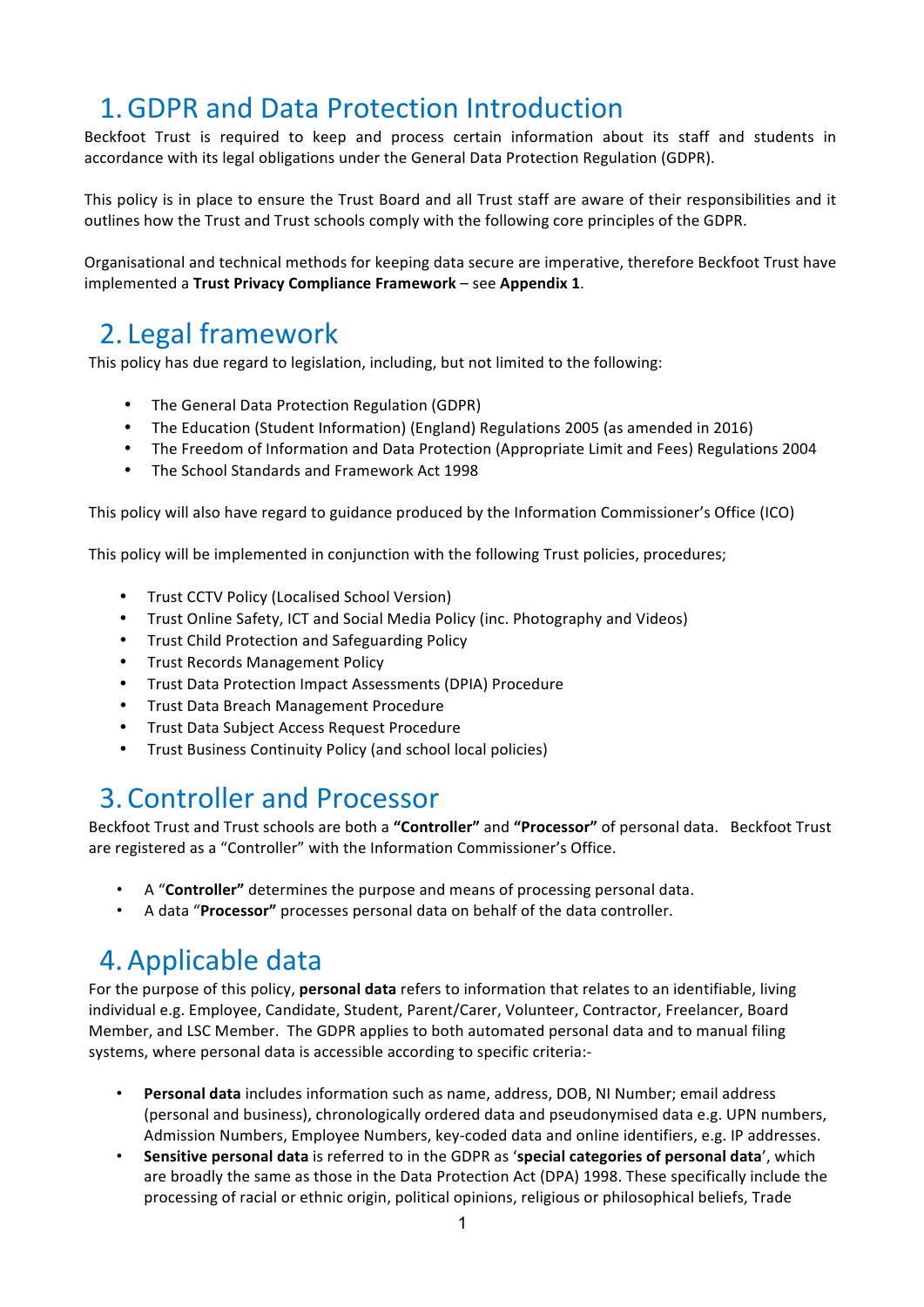Union membership, genetic data, biometric data, health, sex life and sexual orientation. In schools this could also be staff sickness absence, diversity monitoring, photos etc. There are strict rules surrounding the processing of special categories of personal data.

# 5. Principles

In accordance with the requirements outlined in the GDPR, personal data must be:-

- Processed lawfully
- For a specific purpose
- Kept to a minimum
- Accurate and up-to-date
- Retained only for as long as it is needed
- Kept securely

The GDPR also requires that "the controller shall be responsible for, and able to demonstrate, compliance with the principles". Beckfoot Trust is both a Data Controller and a Data Processer.

# 6.Accountability (DPO/Named GDPR Director)

Beckfoot Trust as a publicly funded organisation have to appoint a **Data protection officer (DPO)**, this will be the Trust Compliance Officer will be the designated Data Protection Officer (DPO) and duties will include:

- Informing and advising the Trust and employees about their obligations to comply with the GDPR and other data protection laws.
- Monitor the Trust and Trust school's compliance with the GDPR and other laws, including managing internal data protection activities, advising on data protection impact assessments, conducting internal audits, and ensuring the Trust and Trust employees receive appropriate training and data protection awareness communications.

The Trust Compliance Officer will update Beckfoot Trust Board on GDPR compliance, GDPR compliance will be overseen by the Trust Named GDPR Director, Paul Speight.

# 7. Lawful processing

The legal basis for processing data will be identified and documented prior to data being processed. **Processing** is the collection, recording, organisation structuring, storage, adoption or alteration, retrieval, consultation or use, disclosure, destruction or erasure of personal data.

Under the GDPR, data will be lawfully processed under the following conditions:

- Legal Obligation The performance of a task for statutory/legal reasons.
- Public Interest The performance of a task carried out in the public interest or in the exercise of official authority vested in the controller.
- **Contractual Obligation** For the performance of a contract with the data subject or to take steps to enter into a contract e.g. Staff Contracts.
- Vital Interest Protecting the vital interests of a data subject or another person e.g. emergency medical situation.
- **Legitimate Interest** For the purposes of legitimate interests pursued by the controller or a third party, except where such interests are overridden by the interests, rights or freedoms of the data subject. (This condition is not available to processing undertaken by the school in the performance of its tasks.)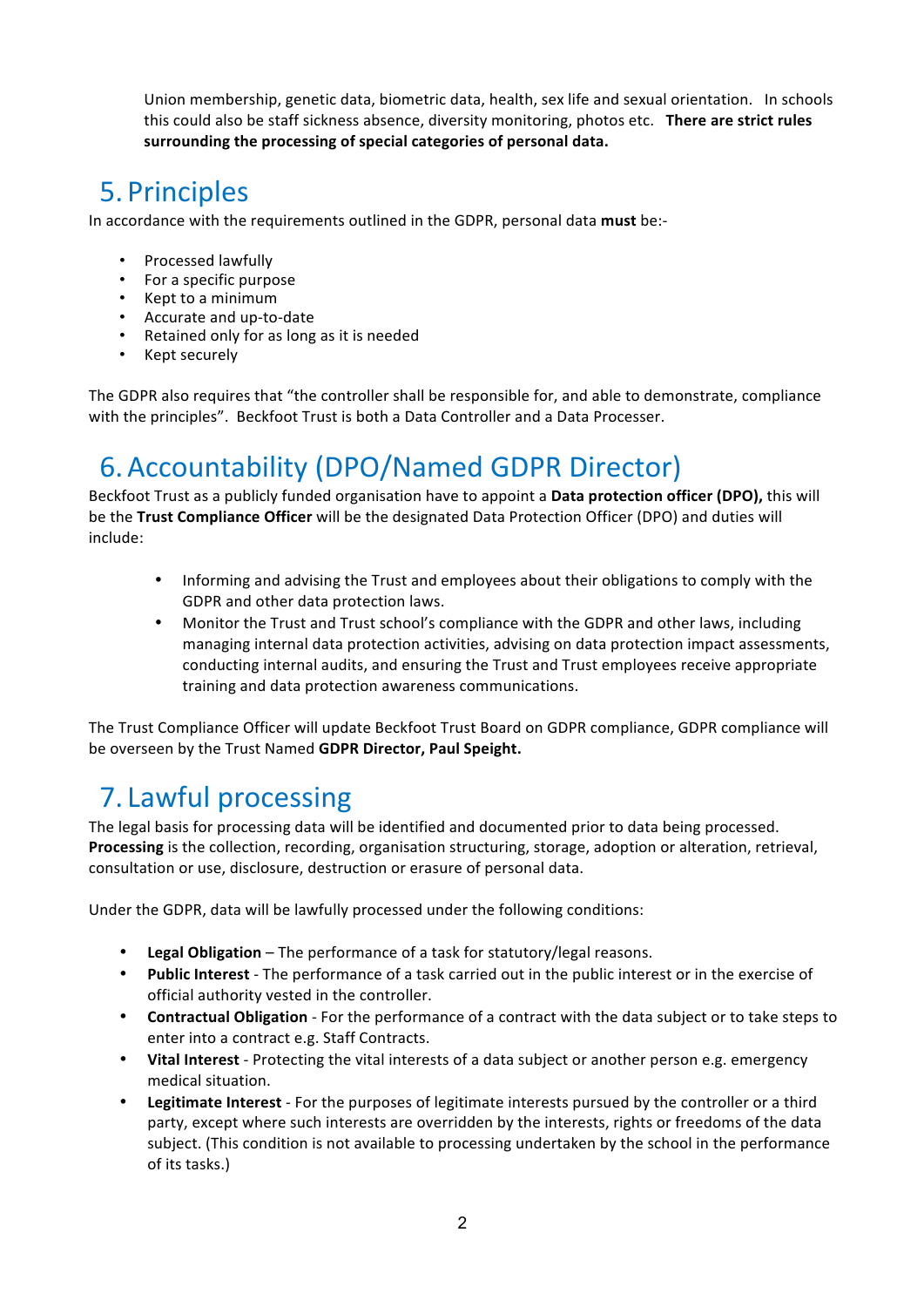**Consent** - Where processing cannot be categorised under the above conditions, the consent of the data subject **must** be held or obtained e.g. sharing photographs, news stories and individual examination results.

**Special Categories of Data "Sensitive data"** will only be processed under the following conditions:

- Explicit consent of the data subject.
- Processing carried out by a not-for-profit body with a political, philosophical, religious or trade union aim provided the processing relates only to members or former members (or those who have regular contact with it in connection with those purposes) and provided there is no disclosure to a third party without consent.
- Processing relates to personal data manifestly made public by the data subject.
- Processing is necessary for:
	- Carrying out obligations under employment, social security or social protection law, or a collective agreement.
	- Protecting the vital interests of a data subject or another individual where the data subject is physically or legally incapable of giving consent.
	- The establishment, exercise or defence of legal claims or where courts are acting in their judicial capacity.
	- Reasons of substantial public interest on the basis of Union or Member State law which is proportionate to the aim pursued and which contains appropriate safeguards.
	- The purposes of preventative or occupational medicine, for assessing the working capacity of the employee, medical diagnosis, the provision of health or social care or treatment or management of health or social care systems and services on the basis of Union or Member State law or a contract with a health professional.
	- Reasons of public interest in the area of public health, such as protecting against serious cross-border threats to health or ensuring high standards of healthcare and of medicinal products or medical devices.
	- Archiving purposes in the public interest, or scientific and historical research purposes or statistical purposes in accordance with Article 89(1).

### 8. Consent

| Consent must be:                                                                                                                                                                                                                                   | cannot be obtained<br>Consent,<br>the<br>from<br>following: |
|----------------------------------------------------------------------------------------------------------------------------------------------------------------------------------------------------------------------------------------------------|-------------------------------------------------------------|
| Freely given (a positive indication)<br>Specific.<br>Informed.<br>An unambiguous indication of an individual's<br>wishes.<br>A form of firm confirmation or positive opt-in,<br>such as ticking boxes on a webpage.<br>Easily able to be withdrawn | Silence<br>Pre-ticked boxes<br>٠<br>Inactivity<br>٠         |

Where consent is given, a record will be kept documenting how and when consent was given on student records and staff files or other storage mechanism. This information must be readily available for staff to check that consent has been obtained e.g. use of student photographs.

Beckfoot Trust and Trust schools must ensure that consent mechanisms meet the standards of the GDPR. Where the standard of consent cannot be met, an alternative legal basis for processing the data must be found, or the processing must cease.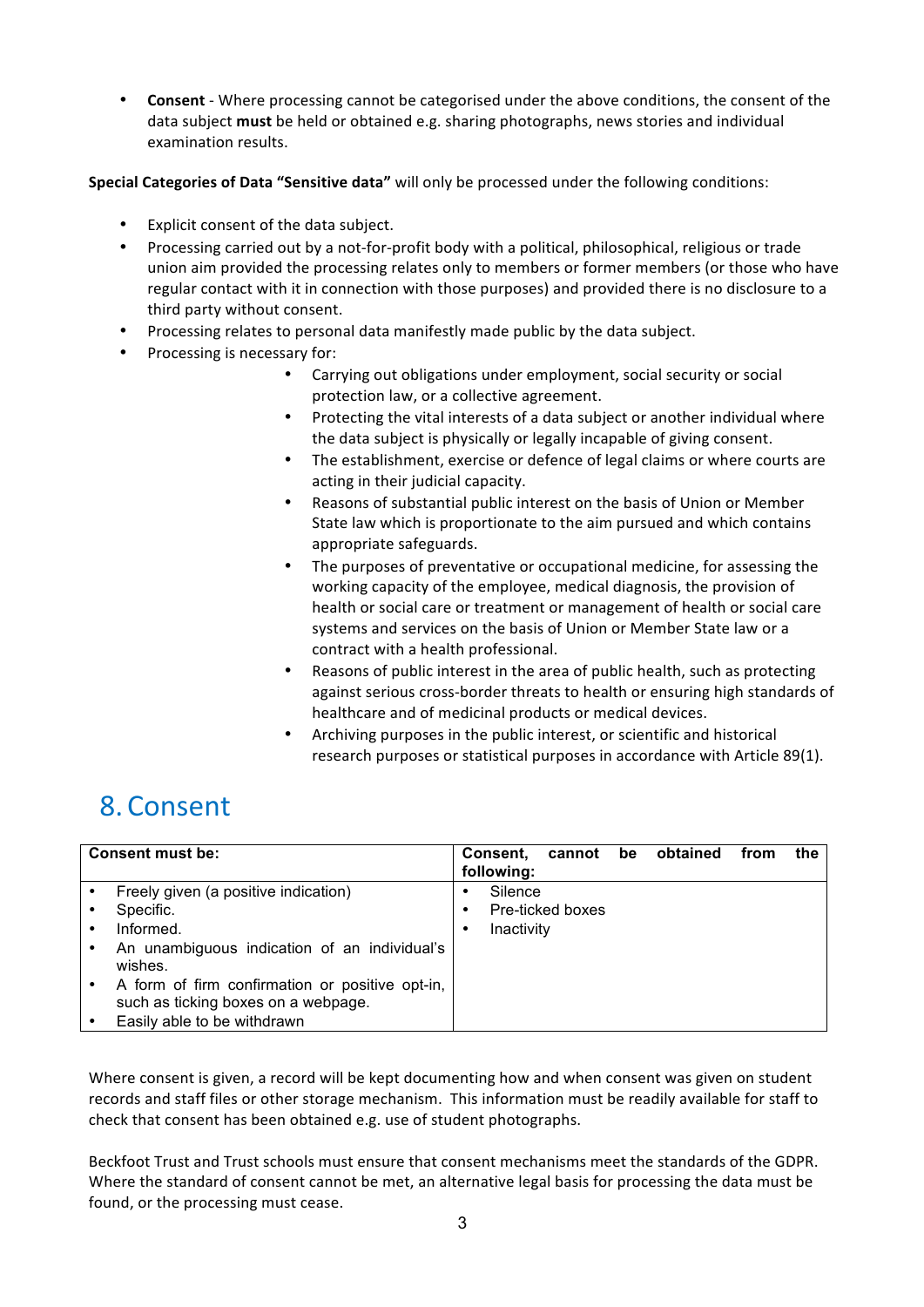**NOTE:** Where processing is deemed to require "Consent", Beckfoot Trust and Trust Schools are aware that this "Consent" can be withdrawn by the individual at any time. It is therefore extremely important that schools consider any processing activities whereby data is shared or processed and becomes outside the control of Beckfoot Trust and Trust schools, in these instances, specific "informed" consent will need to be obtained.

Where a child is under the age of 16 [or younger if the law provides it (up to the age of 13)], the consent of parent/carer (person with legal responsibility)/legal guardian) will be sought prior to the processing of their data, except where the processing is related to preventative or counselling services offered directly to a child.

# 9. The right to be informed / Sharing Personal Data (Privacy Notices)

The GDPR requires us to inform individuals if we collect, process or share personal information about them. We are also required to share personal information about its staff or students with other organisations, mainly with the local authority, other schools and educational bodies, and potentially children's services and various contracted school services and systems.

We will issue Privacy Notices as outlined below. Copies can also be obtained on school websites and upon request from the school.

Beckfoot Trust adopt the DfE Model Privacy Notices for schools as the basis of our Privacy Notices and wherever possible will ensure that the privacy notice is written in a clear, plain manner.

- **Student Privacy Notices** will be built into School Admission Forms which are signed a the parent/carer (person with legal responsibility)/legal guardian) and the student where relevant upon entry to the school.
- **Staff Privacy Notices** will be issued with the Contract documentation and via Civica HR.
- **Privacy Notices for "Other Individuals"** will be issued where necessary e.g. Board Member, Contractors, Volunteers, Visitors etc. where we will be processing their personal data.

# 10. The Right of Access

Individuals have the right to obtain confirmation that their data is being processed and the right to submit a data subject access request (DSAR) to gain access to their personal data in order to verify the lawfulness of the processing or obtain copies of their records for other purposes.

Trust staff should follow the Trust Data Subject Access Request Procedure. See Flowchart at Appendix 2.

The Trust website Data Protection and GDPR Page has guidance for individuals wishing to make a data subject access request.

# 11. The right to rectification

Individuals are entitled to have any inaccurate or incomplete personal data rectified and can do this through a request to Beckfoot Trust or relevant Trust school. Upon receiving a request for rectification, the Trust or Trust school should take the following action immediately:-

- check the validity of the request e.g. confirm identity of the person requesting the change.
- If the request is valid, amend the information where possible and record the actions taken.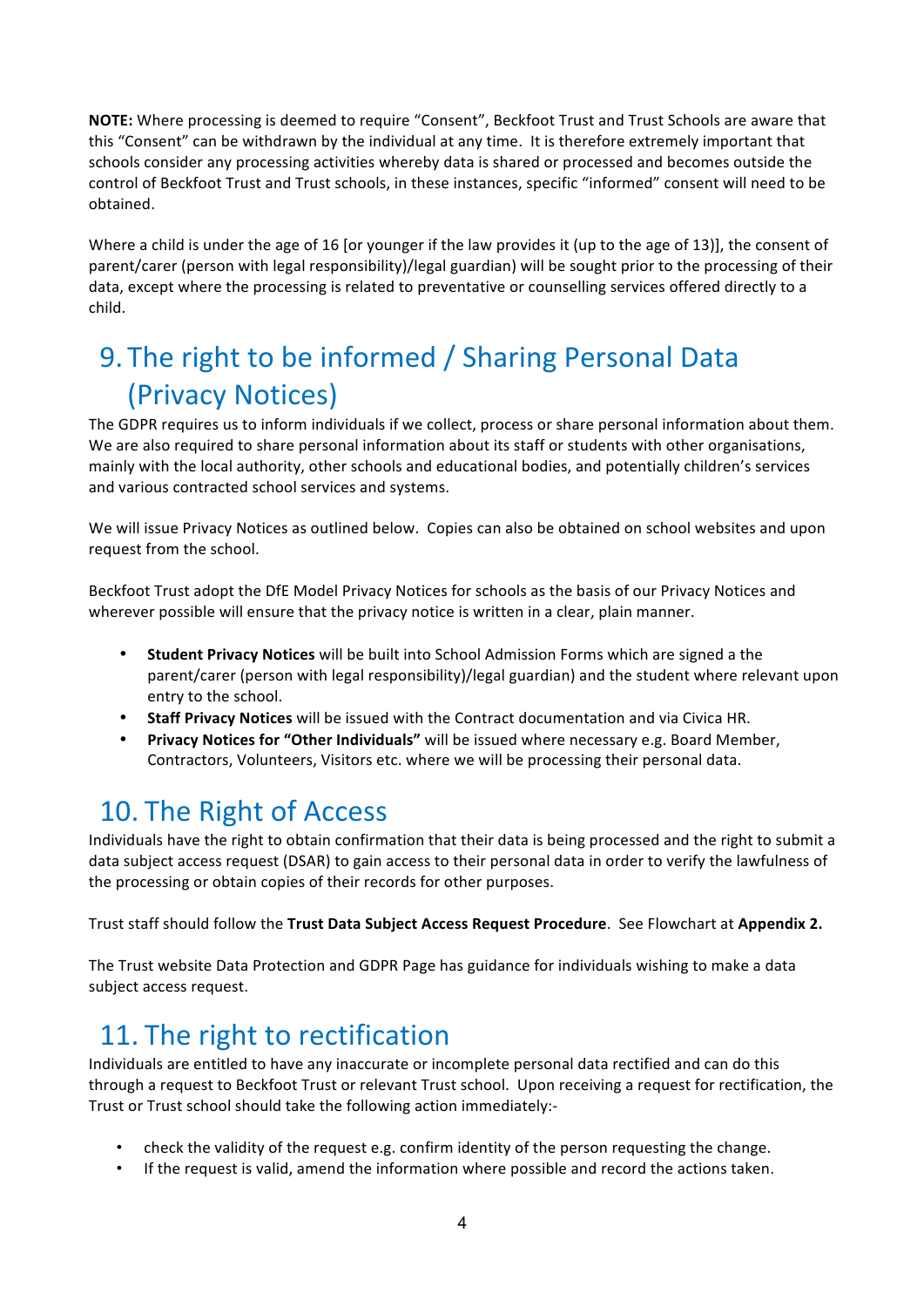- Where the personal data in question has been disclosed to third parties, the school will inform them of the rectification where possible. Where appropriate, the school will inform the individual about the third parties that the data has been disclosed to.
- Requests for rectification will be responded to within one month; this will be extended by two months where the request for rectification is complex.
- Where no action is being taken in response to a request for rectification, the school will explain the reason for this to the individual, and will inform them of their right to complain to the supervisory authority and to a judicial remedy.

# 12. The right to erasure

Individuals hold the right to request the deletion or removal of personal data where there is no compelling reason for its continued processing.

Individuals have the **right to erasure** in the following circumstances:

- Where the personal data is no longer necessary in relation to the purpose for which it was originally collected/processed
- When the individual withdraws their consent
- When the individual objects to the processing and there is no overriding legitimate interest for continuing the processing
- The personal data was unlawfully processed
- The personal data is required to be erased in order to comply with a legal obligation
- The personal data is processed in relation to the offer of information society services to a child

The school has the right to refuse a request for erasure where the personal data is being processed for the following reasons:

- To exercise the right of freedom of expression and information
- To comply with a legal obligation for the performance of a public interest task or exercise of official authority
- For public health purposes in the public interest
- For archiving purposes in the public interest, scientific research, historical research or statistical purposes
- The exercise or defence of legal claims

As a child may not fully understand the risks involved in the processing of data when consent is obtained, special attention will be given to existing situations where a child has given consent to processing and they later request erasure of the data, regardless of age at the time of the request.

- Where personal data has been disclosed to third parties, they will be informed about the erasure of the personal data, unless it is impossible or involves disproportionate effort to do so.
- Where personal data has been made public within an online environment, the school will inform other organisations who process the personal data to erase links to and copies of the personal data in question.

### 13. The right to restrict processing

Individuals have the right to block or suppress the Trust or Trust school's processing of personal data. Such a restriction may affect the Trust or Trust school carrying out their legal and contractual obligations. It may also be believed that the data is being processed under the public interest, vital Interest or legitimate Interest conditions of processing. In these circumstances guidance from the Trust Compliance Officer and/or the Information Commissioner's Officer to determine that the request is valid should be sought.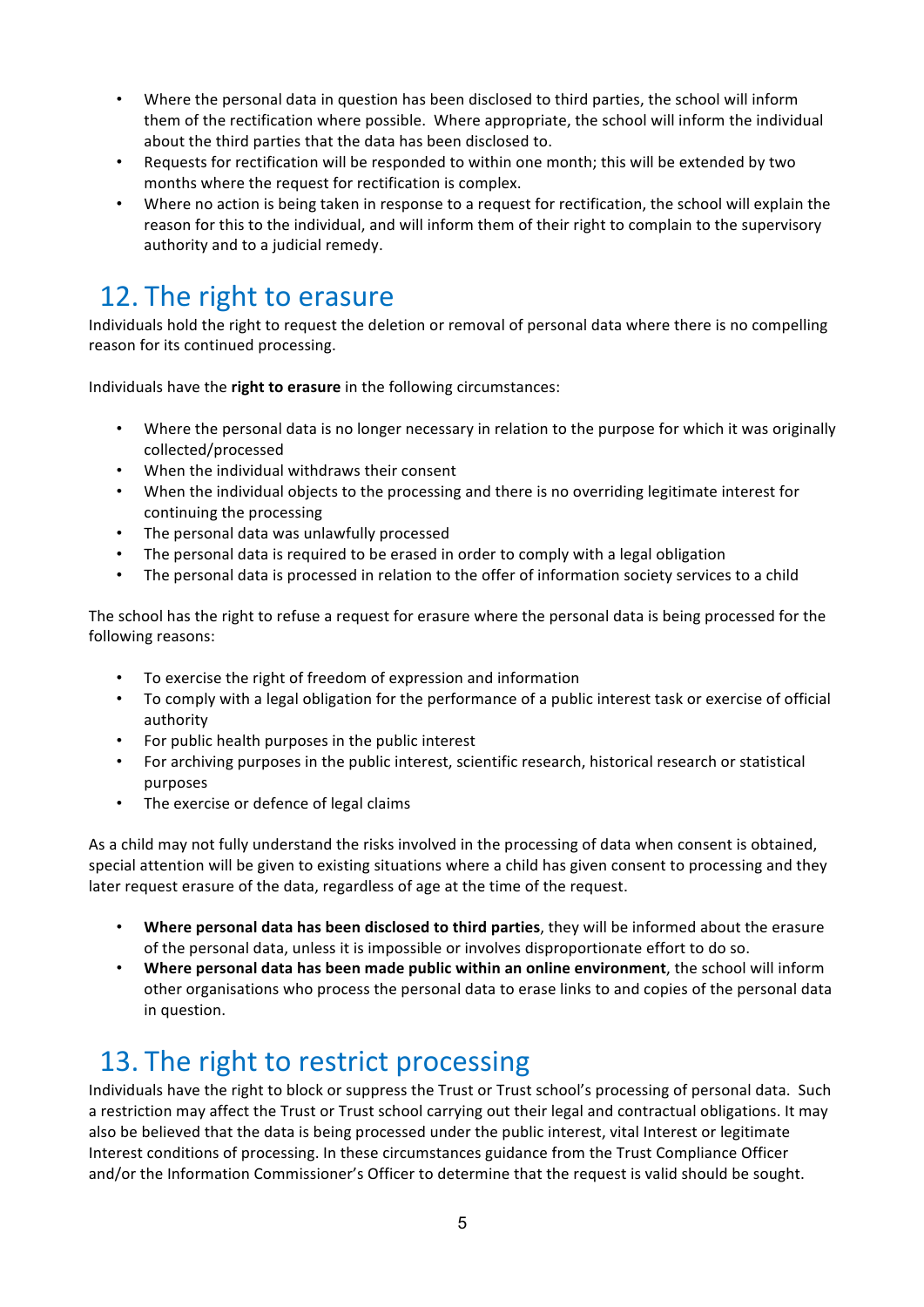In the event that request is valid and the processing is restricted, the school will store the personal data, but not further process it, guaranteeing that just enough information about the individual has been retained to ensure that the restriction is respected in future.

The school will restrict the processing of personal data in the following circumstances:

- Where an individual contests the accuracy of the personal data, processing will be restricted until the school has verified the accuracy of the data
- Where an individual has objected to the processing and the school is considering whether their legitimate grounds override those of the individual
- Where processing is unlawful and the individual opposes erasure and requests restriction instead
- Where the school no longer needs the personal data but the individual requires the data to establish, exercise or defend a legal claim
- If the personal data in question has been disclosed to third parties, the school will inform them about the restriction on the processing of the personal data, unless it is impossible or involves disproportionate effort to do so

The school will inform individuals when a restriction on processing has been lifted

## 14. The right to data portability

Individuals have the right to obtain and reuse their personal data for their own purposes across different services. Personal data can be easily moved, copied or transferred from one IT environment to another in a safe and secure manner, without hindrance to usability.

The right to data portability only applies in the following cases:

- To personal data that an individual has provided to a controller
- Where the processing is based on the individual's consent or for the performance of a contract
- When processing is carried out by automated means

Personal data will be provided in a structured, commonly used and machine-readable form. The school will provide the information free of charge, and;

- Where feasible, data will be transmitted directly to another organisation at the request of the individual
- The school is not required to adopt or maintain processing systems, which are technically compatible with other organisations
- In the event that the personal data concerns more than one individual, the school will consider whether providing the information would prejudice the rights of any other individual.
- The school will respond to any requests for portability within one month
- Where the request is complex, or a number of requests have been received, the timeframe can be extended by two months, ensuring that the individual is informed of the extension and the reasoning behind it within one month of the receipt of the request.
- Where no action is being taken in response to a request, the school will, without delay and at the latest within one month, explain to the individual the reason for this and will inform them of their right to complain to the supervisory authority and to a judicial remedy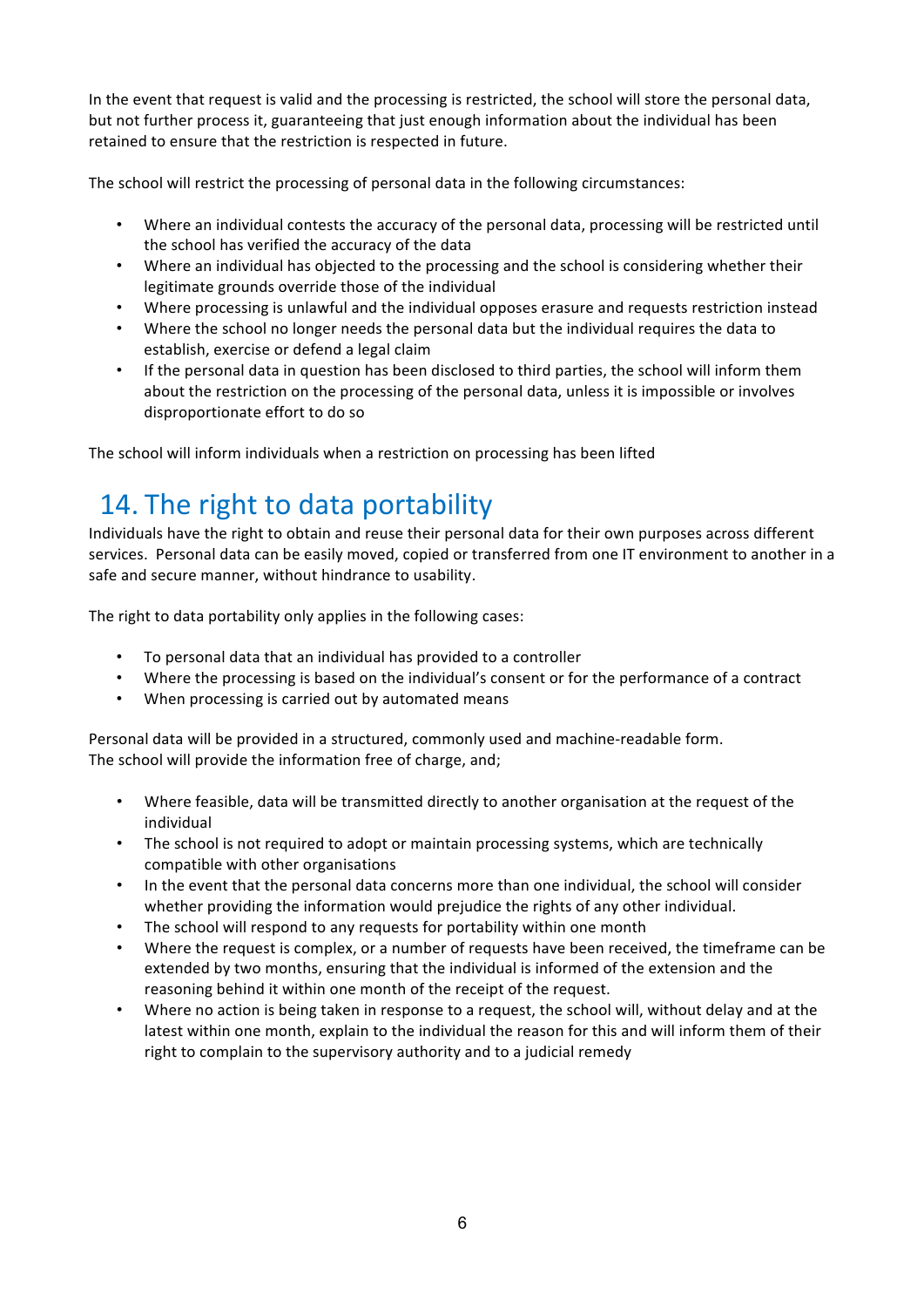# 15. The right to object

The school will inform individuals of their right to object at the first point of communication, and this information will be outlined in the privacy notice and explicitly brought to the attention of the data subject, ensuring that it is presented clearly and separately from any other information.

Individuals have the right to object to the following:

- Processing based on legitimate interests or the performance of a task in the public interest
- Direct marketing
- Processing for purposes of scientific or historical research and statistics.

Where personal data is processed for the performance of a legal task or legitimate interests:

- An individual's grounds for objecting must relate to his or her particular situation.
- The school will stop processing the individual's personal data unless the processing is for the establishment, exercise or defence of legal claims, or, where the school can demonstrate compelling legitimate grounds for the processing, which override the interests, rights and freedoms of the individual.

Where personal data is processed for direct marketing purposes:

- The school will stop processing personal data for direct marketing purposes as soon as an objection is received.
- The school cannot refuse an individual's objection regarding data that is being processed for direct marketing purposes.

Where personal data is processed for research purposes:

- The individual must have grounds relating to their particular situation in order to exercise their right to object.
- Where the processing of personal data is necessary for the performance of a public interest task, the school is not required to comply with an objection to the processing of the data.

Where the processing activity is outlined above, but is carried out online, the school will offer a method for individuals to object online.

# 16. Automated decision making and profiling

Individuals have the right not to be subject to a decision when:

- It is based on automated processing, e.g. profiling.
- It produces a legal effect or a similarly significant effect on the individual.
- The school will take steps to ensure that individuals are able to obtain human intervention, express their point of view, and obtain an explanation of the decision and challenge it.

When automatically processing personal data for profiling purposes, the school will ensure that the appropriate safeguards are in place, including:

- Ensuring processing is fair and transparent/carer (person with legal responsibility)/legal guardian by providing meaningful information about the logic involved, as well as the significance and the predicted impact.
- Using appropriate mathematical or statistical procedures.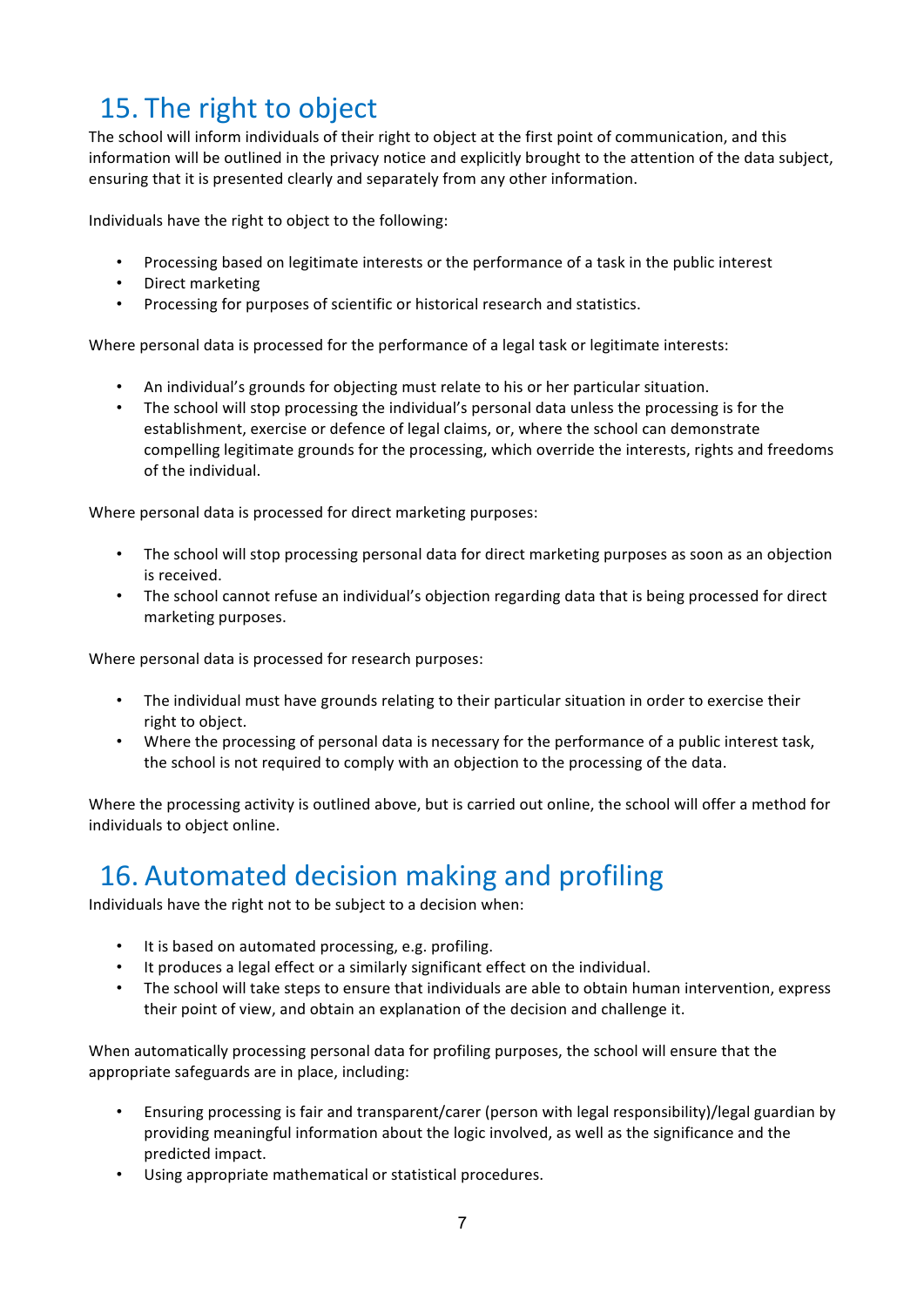- Implementing appropriate technical and organisational measures to enable inaccuracies to be corrected and minimise the risk of errors.
- Securing personal data in a way that is proportionate to the risk to the interests and rights of the individual and prevents discriminatory effects.

### Automated decisions must not concern a child or be based on the processing of sensitive data, unless:

- The school has the explicit consent of the individual.
- The processing is necessary for reasons of substantial public interest on the basis of Union/Member State law.

# 17. Privacy by design and privacy impact assessments

The key aims of Privacy by Design are:-

- Proactive not reactive measures.
- Privacy as a default setting.
- Privacy embedded.
- Privacy throughout project life cycle.

The school will act in accordance with the GDPR by adopting a privacy by design approach and implementing technical and organisational measures, which demonstrate how the Trust and Trust schools have considered and integrated data protection into their processing activities.

Data protection impact assessments (DPIAs) will be used to identify the most effective method of complying with the school's data protection obligations and meeting individuals' expectations of privacy. DPIAs will allow the school to identify and resolve problems at an early stage, thus reducing associated costs and preventing damage from being caused to the school's reputation, which might otherwise occur.

A DPIA will be carried out when using 'new technologies' or when the processing is likely to result in a high risk to the rights and freedoms of individuals.

Where a DPIA indicates high-risk data processing, the school will consult the ICO to seek its opinion as to whether the processing operation complies with the GDPR.

Trust employees should follow the Trust Data Protection Impact Assessment (DPIA) Procedure – see flowchart **Appendix 3**. 

### 18. Data breaches

Trust employees should following the Trust Data Breach Management Procedure - see flowchart at **Appendix 4**.

The term 'personal data breach' refers to a breach of security which has led to the destruction, loss, alteration, unauthorised disclosure of, or access to, personal data.

Please refer to the Trust Breach Management Procedure for further information.

*Failure to report a breach when required to do so may result in a fine, as well as a fine of up to €20 million,* or 4% of an organisations global turnover for the breach itself.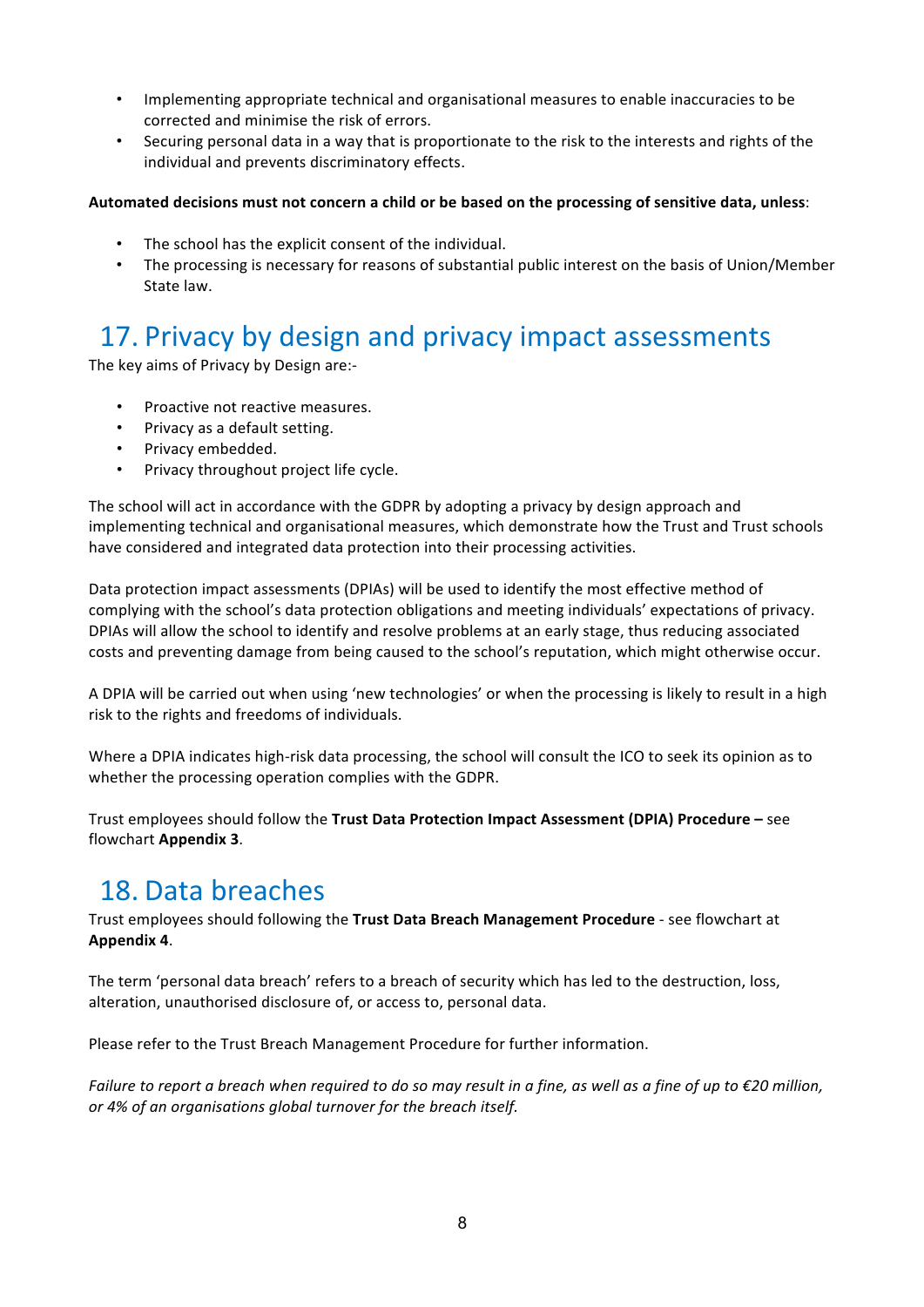# 19. Third Party Processors/ Other authorised persons

The Trust requires all third party processors who have access to or process personal data on behalf of the Trust, to provide written confirmation that they will comply with the requirements of the GDPR and maintain adequate physical and IT security controls to protect our data.

### We will request contractors, suppliers, and system providers who may process our personal data to written assurance provide contract terms to confirm that:-

- Any personal data you receive from us in the course of your performance of the relevant contract or service level agreement will only be processed in accordance with our documented instructions.
- No personal data will be transferred to any country outside the EEA or any international organisation without obtaining our prior written consent.
- Any of your employees, sub-contractors or other personnel who may be involved in the processing of the personal data are bound by written contractual obligations to keep the personal data confidential.
- No third party will be engaged to carry out any processing activities in respect of the personal data without our prior written consent, and if consent is given, the third party will be subject to a written contract containing the same data protection obligations as set out between you and us in the contract or service level agreement, and the provisions of this letter.
- Appropriate organisational and technical security measures are in place to protect any personal data, which may be processed or handled under the contract or service level agreement, and to assist us in complying with our obligations to deal with requests from data subjects to exercise their rights under the GDPR.
- Appropriate systems to investigate and report data breaches are in place and that all breaches will be notified to Beckfoot Trust immediately and the ICO within 72 hours (where relevant).
- You will assist us in complying with our obligations in relation to security of processing, dealing with data breaches and carrying out privacy impact assessments.
- When the services under the contract or service level agreement end, you will (at our option) delete or return all personal data and copies of the same.
- You will make information demonstrating compliance with the above obligations available to us on request and will allow for and contribute to any audits or inspections that we may conduct.

We will seek written confirmation from other authorised persons e.g. Candidates, Students, Volunteers, Contractors, Freelancers, Board Members, LSC Members that they will comply with Trust and Trust school policies and procedures and that we expect appropriate physical and IT data security controls to be exercised if given access to personal data and systems.

### 20. Data security

Beckfoot Trust will obtain and maintain Cyber Essentials Accreditation to demonstrate our IT Security Management Systems are effective.

Trust schools will ensure that the physical security of the school's buildings and storage systems, and access to them, is reviewed on a regular basis. If an increased risk in vandalism/burglary/theft is identified, extra measures to secure data storage will be put in place.

Beckfoot Trust, its employees and others with authorised access to personal data will ensure that appropriate IT and physical data security controls are used to protect unauthorised access to confidential records e.g.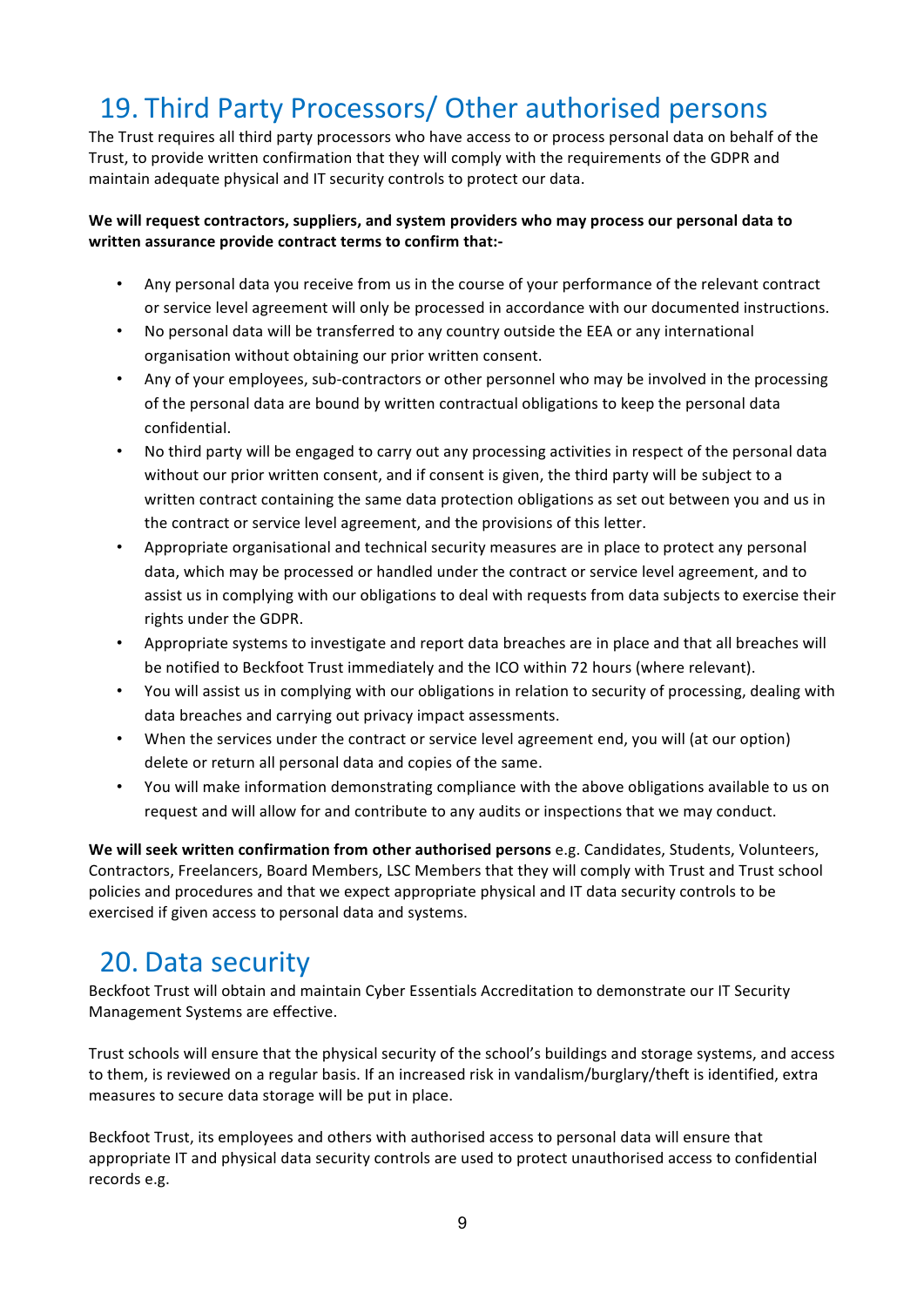- 1. Keep passwords secure, regularly change them and don't share with others.
- 2. Lock PC/Laptop screen or log off when away from your desk.
- 3. Position computer screens so they are not visible to "unauthorised persons" when in use.
- 4. Exercise caution when using Laptops in public areas and only connect to secure Wi-Fi connections.
- 5. Be aware of who can overhear sensitive conversations, take necessary precautions.
- 6. Operate a "Clear Desk Policy" and securely store papers/files that contain personal data when not in use.
- 7. Be careful when opening emails and attachments if you don't recognise the sender or the heading looks suspicious) or visiting new websites e.g. virus aware.
- 8. Dispose of personal data securely e.g. shred/confidential waste bin.
- 9. Encrypt or password protect personal information on attachments/devices/memory sticks.
- 10. Update personal data as soon as you are made aware of any changes e.g. notify the Admin/HR Team.
- 11. Ensure old devices/laptops/hard drives are given to IT/School Business Manager to dispose of securely.
- 12. Follow Trust Data Sharing Guidance and check there is a legal basis or that we hold a signed Privacy Notice or Data Subject Access Request before sharing personal information about staff and students (and others)?
- 13. Report breaches or potential breaches and fraudulent attempts to access data.

### 21. CCTV and photography

The Trust and Trust schools understand that recording images of identifiable individuals constitutes as processing personal information, so it is done in line with data protection principles.

### **CCTV**

Trust staff will follow the Trust CCTV Policy for information in relation to the use and purpose of CCTV monitoring in Trust schools.

### **Photographs and non-CCTV recording images**

The Trust will request consent for taking photographs and recording/videoing of students, staff and others and will only use them for the purposes covered on the appropriate Trust Privacy Notices. If the Trust or Trust schools require to use images for any other purpose, permission will obtained from the individual or for students, the parent/carer (person with legal responsibility/legal guardian) if under the age of consent.

Precautions will be taken, as outlined in the Trust Online Safety, ICT and Social Media Policy in relation to the taking and publishing photographs of students, in print, video or on the school website.

### **Images/Videos captured by individuals for recreational/personal purposes**

For clarification, Images captured by individuals for recreational/personal purposes, and videos made by a parent/carer for family use, are exempt from the GDPR, however, the Trust and Trust schools do require that permission be obtained from the Trust/Trust school beforehand.

### 22. Data retention

Under the GDPR, Data must not be kept for longer than is necessary. It is therefore extremely important that the Trust and Trust schools have effective policies and procedures in place to ensure the timely secure disposal or deletion of data e.g. paper records disposed of via confidential waste bins and appropriate IT controls for electronic data.

Some records relating to former students or employees of the school may be kept for an extended period for legal reasons, but also to enable the provision of references or academic transcripts.

Trust employees will follow the guidance set out in the Trust Records Management Policy.

### 23. Policy review

This policy will be reviewed as appropriate by the Trust Compliance Officer.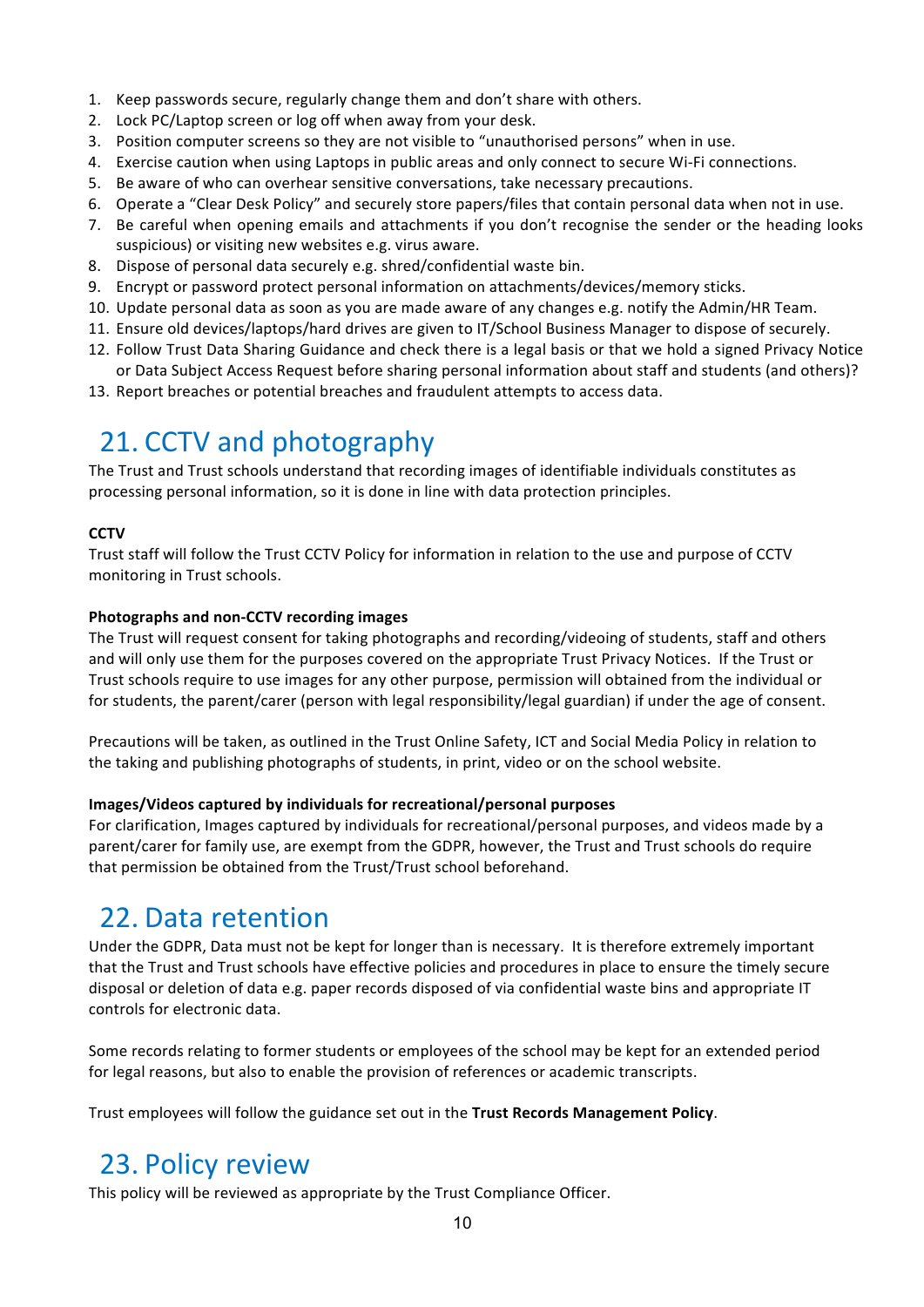

### **APPENDIX 1 - TRUST PRIVACY COMPLIANCE**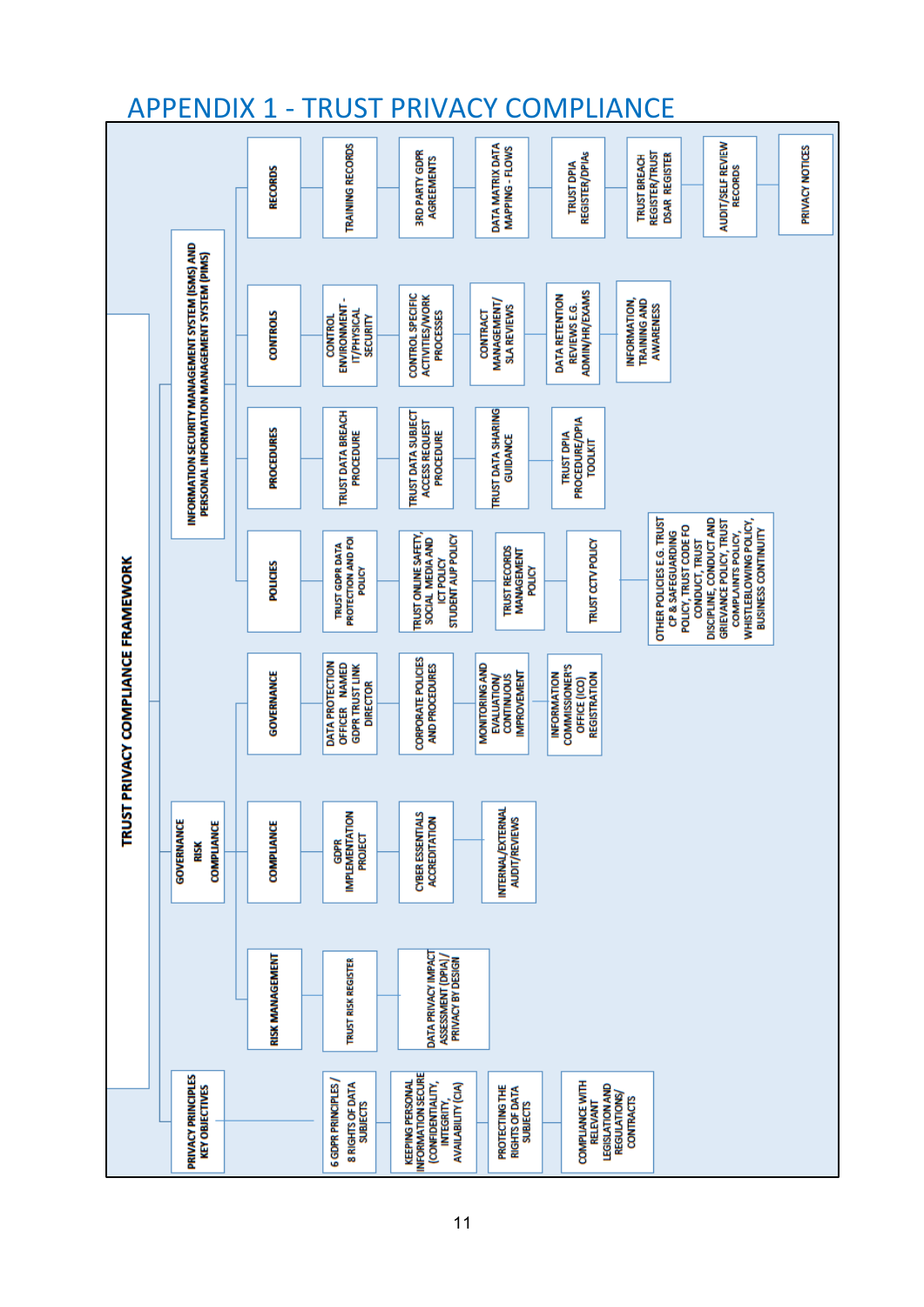# APPENDIX 2 - TRUST DATA SUBJECT ACCESS REQUEST **PROCEDURE**

#### **To be used in conjunction with Trust Privacy Notices and Trust Data Sharing Guidance**

Data Subject **Access Request** from individual "Data Subject" 

### **REQUEST RECEIVED?** Forward to the school GDPR

J.

Lead. 

**LOG REQUEST** 

School Data Subject Access Register - tab 1

ī

#### **CHECK IDENTITY?**

Is the individual known to the school? If not request two forms of ID

#### **IS THE REQUEST VALID/ APPROVED?**

F

YES - collate the information and send within 30 days (1 month) OR confirm an extension of up to two months before expiry.

NO - Advise the Individual without delay of the decision or request further details to enable the request to be dealt wtih. 

#### **PROVIDE THE INFORMATION**

×

Supply information as per the agreed "secure" method.

NOTE: Ensure only supply the actual data requested and that personal data or images of others are redacted/removed.

**UPDATE THE SCHOOL DATA SUBJECT ACCESS REGISTER** 

**Request from 3rd** Party on behalf of individual "Data Subject" 

**REQUEST RECEIVED?** Forward to the school GDPR Lead 

**LOG REQUEST** School Data Subject Access Register - tab 1

T

#### **ARE WE IN POSESSION OF CONSENT OR OTHER VALID REASON (SUCH AS POWER OF ATTORNEY) ?**

No - Send out Trust DSAR Form or request valid documentation. 

#### **IS THE REQUEST VALID/ APPROVED?**

YES: collate the information and send within 30 days (1) month) OR confirm an extension of up to two months before expiry.

NO - Advise the 3rd party without delay of the decision or request for further deatails to enable the request to be dealt with.

#### **PROVIDE THE INFORMATION**

T

Supply information as per the agreed "secure" method.

NOTE: Ensure only supply the actual data requested and that personal data or images of others are redacted/removed.

### **UPDATE THE SCHOOL DATA**

**SUBJECT ACCESS REGISTER** 

### **Request from** Police or Official Agency

**REQUEST RECEIVED?**  Forward to the school GDPR Lead 

#### **LOG REQUEST**

School Data Subject Access Register - tab 2

**NOTE:** As Police/Official Agency requests are often linked to criminal and other investigations e.g. Child Protection/Safeguarding cases, requests should be dealt with as soon as possible, notifying the Police/Official Agency of any delays in providing the information. 

#### **IS THE REQUEST VALID/ APPROVED?**

ı

YES: collate the information. NO - Advise the 3rd party without delay of the decision or request for further deatails to enable the request to be

dealt with. 

#### **PROVIDE THE INFORMATION**

T

Supply information as per the agreed "secure" method.

NOTE: Ensure only supply the actual data requested and that personal data or images of others are redacted/removed.

#### **UPDATE THE SCHOOL DATA SUBJECT ACCESS REGISTER**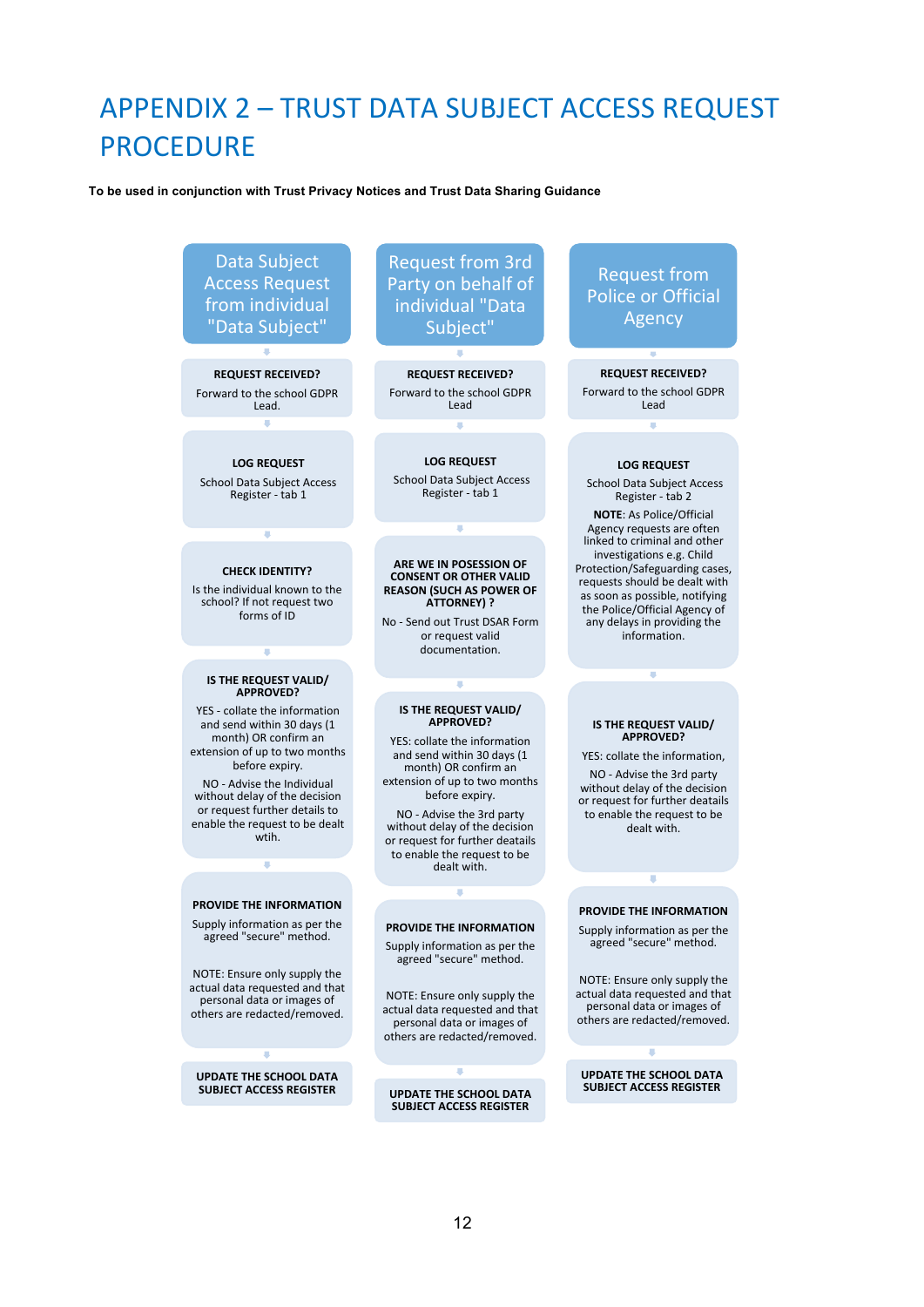# APPENDIX 3 - TRUST DPIA PROCEDURE FLOWCHART

| • Stage 1 requires sign off by Project Lead/School GDPR Lead.                                                                                                                |
|------------------------------------------------------------------------------------------------------------------------------------------------------------------------------|
| • Send to Trust Compliance Officer (DPO) for Central Records Email:<br>compliance@beckfoot.org<br>• If Stage 2 approved a DPIA number will be issued by the Trust Compliance |
| Officer.<br>• Move onto Stage 2                                                                                                                                              |
|                                                                                                                                                                              |
| • DPIA to be completed by Project Lead/School GDPR Lead using the Excel<br>spreadsheet in the DPIA Toolkit.                                                                  |
| • Stage 2 requires Sign off by Project Lead / School GDPR Lead/Trust<br>Compliance Officer (DPO)                                                                             |
| • The Trust Compliance Officer will store final versions centrally.                                                                                                          |
|                                                                                                                                                                              |
| • DPIA's should be stored with project documents.                                                                                                                            |
| • DPIAs should be reviewed periodically by the Trust school/Project Lead for<br>accuracy and in the event of any changes to the system or processing of<br>data.             |
| • Updated documents should be sent to the Trust Compliance Officer.                                                                                                          |
|                                                                                                                                                                              |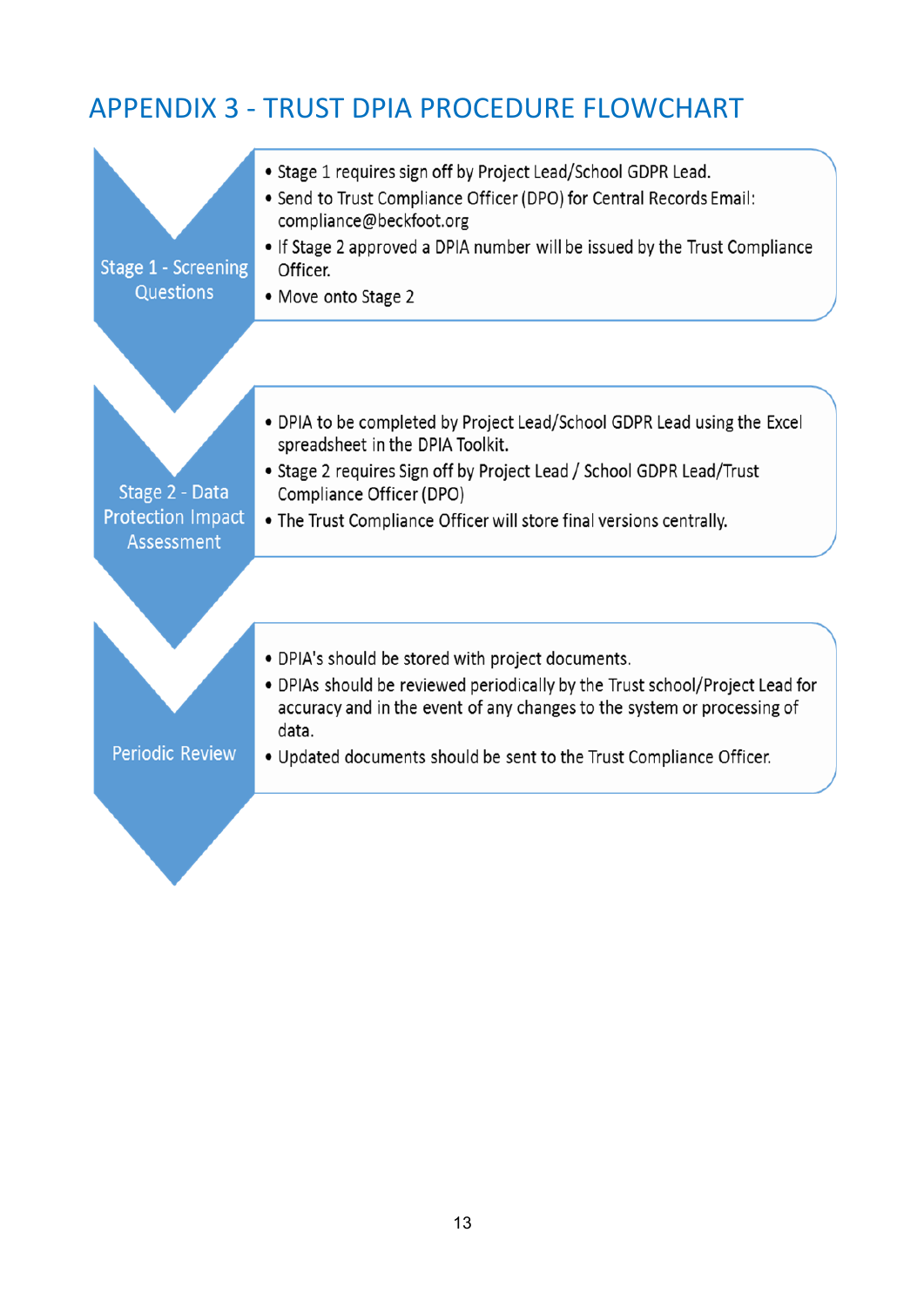# APPENDIX 4 - TRUST DATA BREACH MANAGEMENT PROCEDURE

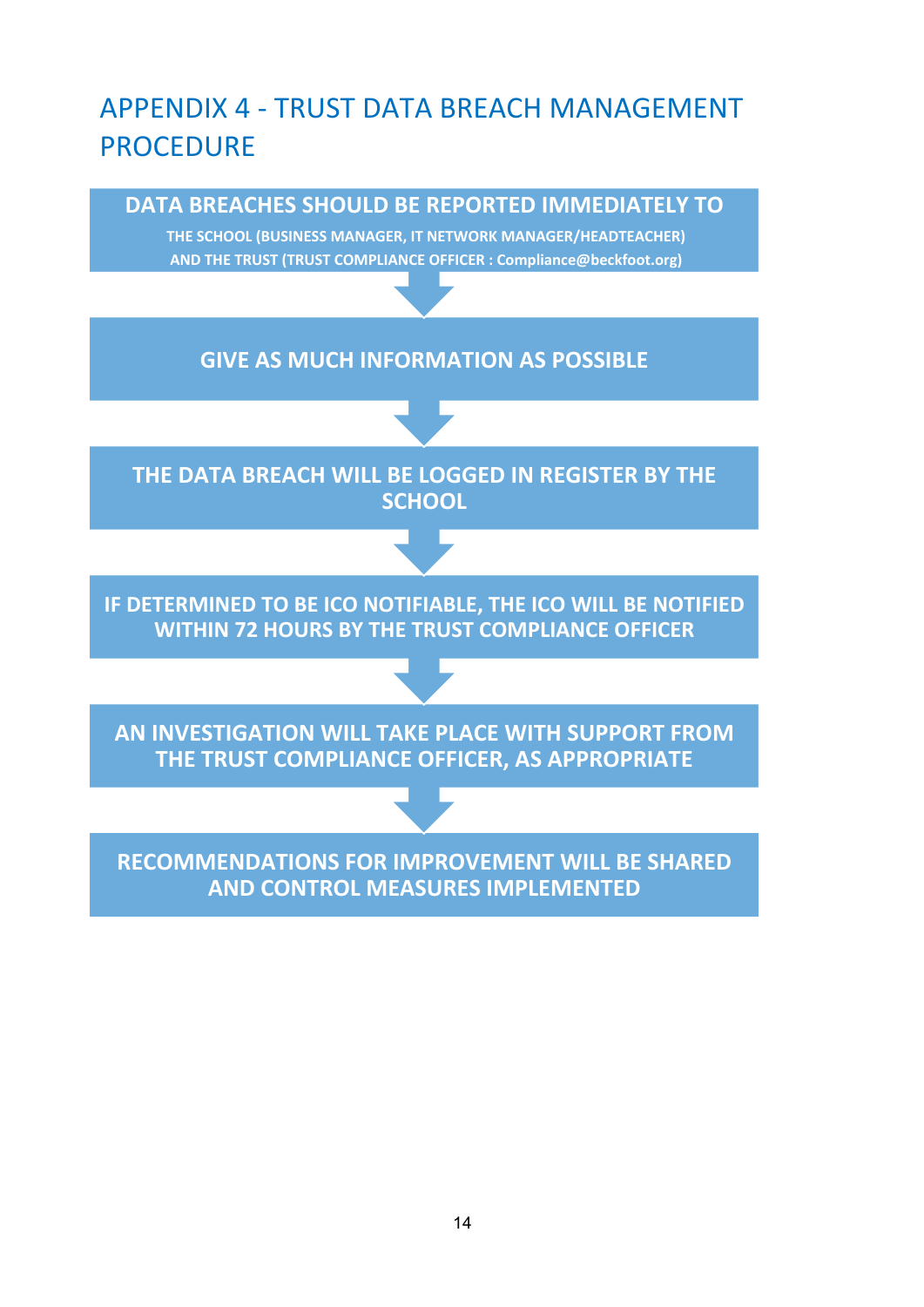# APPENDIX 5 - TRUST DATA PROTECTION -DATA SHARING GUIDANCE V1.2

To ensure that the sharing of Trust and school level data complies with the law the checklists below should be used in conjunction with the following policies and guidance:-

- Trust Data Protection and Freedom of Information Policy (Trust GDPR Data Protection and FOI Policy M ay 2018) and other policies e.g. CCTV Policy, Trust Social Media and ICT Policy, Trust Records Management Policy.
- Trust Data Subject Access Request Procedure
- Trust Data Protection Training
- Staff Privacy Notice (will be updated for May2018)
- Student Privacy Notice (will be updated for May 2018)
- Privacy Notice for "Others" (will be implemented for May 2018)
- ICO Data Sharing Code of Practice search for latest version at www.ico.org.uk

Please forward Data Protection requests to the School Business Manager. Advice is available from the Trust Compliance Officer for complex requests.

| <b>DATA SHARING CHECKLISTS</b>                                                                                                                                                                                                                                                                                                                                                                                                                                                                                                                                                                                 |                                                                                                                                                                                                                                                                                                                                                                                                                     |  |
|----------------------------------------------------------------------------------------------------------------------------------------------------------------------------------------------------------------------------------------------------------------------------------------------------------------------------------------------------------------------------------------------------------------------------------------------------------------------------------------------------------------------------------------------------------------------------------------------------------------|---------------------------------------------------------------------------------------------------------------------------------------------------------------------------------------------------------------------------------------------------------------------------------------------------------------------------------------------------------------------------------------------------------------------|--|
| <b>ONE OFF REQUESTS</b>                                                                                                                                                                                                                                                                                                                                                                                                                                                                                                                                                                                        | <b>SYSTEMATIC DATA SHARING</b>                                                                                                                                                                                                                                                                                                                                                                                      |  |
| Example: You are asked to share personal data relating to a<br>pupil, family members or member of staff in a 'one off'<br>circumstance e.g. a social worker asks for a copy of a child's<br>education records or the school receives a request for data in<br>relation to a criminal investigation.                                                                                                                                                                                                                                                                                                            | Example: You want to enter into an agreement to<br>share staff or student personal data on an ongoing<br>basis e.g. MIS Systems and systems//web<br>platforms and apps which link to school MIS<br>Systems or require manual uploads of staff and<br>student data. A Data Protection Impact Assessment<br>(DPIA) needs to be completed - see School<br>Business Manager or IT Network Manager in first<br>instance. |  |
| <b>IS THE SHARING JUSTIFIED?</b><br>Do you think you should share the information?<br>Have you assessed the potential benefits and risks to<br>$\bullet$<br>individuals and/or society of sharing or not sharing? (e.g.<br>SEN data/Child Protection details)<br>Have you assessed the potential benefits and risk to<br>$\bullet$<br>individuals and/or society of sharing or not sharing?<br>Do you have concerns that an individual is at risk of<br>$\bullet$<br>serious harm?<br>Do you need to consider an exemption in the DPA to<br>share?                                                             | <b>IS THE SHARING JUSTIFIED?</b><br>What is the sharing meant to achieve?<br>$\bullet$<br>Have you assessed the potential benefits and<br>$\bullet$<br>risk to individuals and/or society of sharing or<br>not sharing?<br>Is the sharing proportionate to the issue you<br>$\bullet$<br>are addressing?<br>Could the objective be achieved without<br>$\bullet$<br>sharing personal data?                          |  |
| DO YOU HAVE THE POWER/A DUTY TO SHARE?<br>Is the data outlined in the Student/Staff Privacy Notices<br>and has consent been obtained?<br>The nature of the information you have been asked to<br>$\bullet$<br>share (for example was it given in confidence. E.g. Child<br>Protection details - involved the school DSL).<br>Any legal obligation to share information (for example a<br>statutory requirement or a court order e.g. Police Section<br>29 Request or Education Act - The law allows the<br>transfer of pupil data when a child moves schools and to<br>other agencies (as per Privacy Notice). | DO YOU HAVE THE POWER TO SHARE?<br>Requests for systems to be linked to school pupil<br>and staff data should be requested through the<br>School Business Manager who can liaise with the<br>school ICT lead and system supplier to ensure data<br>protection security protocols are adequate.                                                                                                                      |  |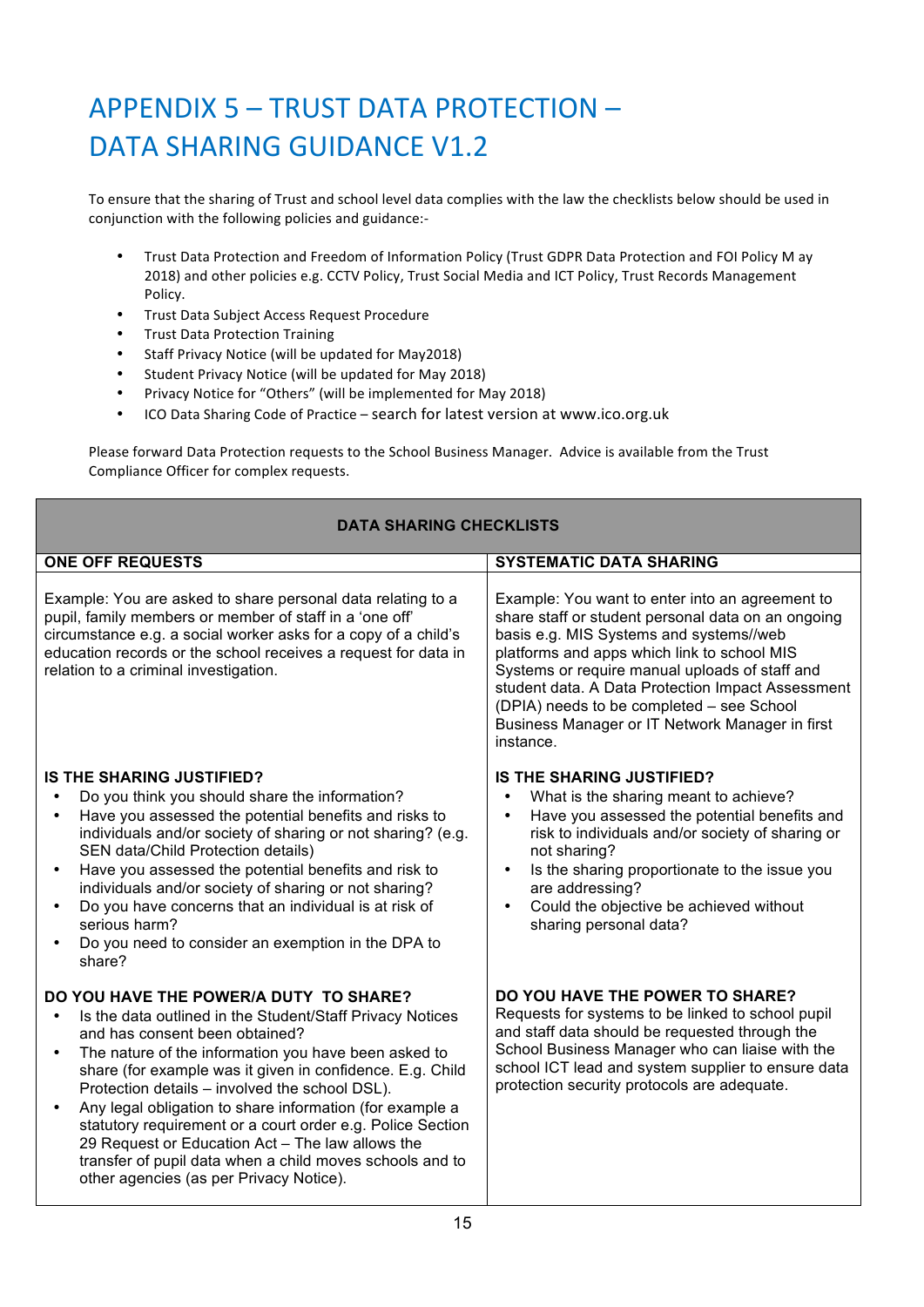| <b>IF YOU DECIDE TO SHARE</b>                                                                                                                                                                                                                                                                                                                                                                                                                                                                                                                                                                                                                      | <b>IF YOU DECIDE TO SHARE</b>                                                                                                                                                                                                                                                                                                                                                                                                                                                                                                                                                                                                                                                                                                                                                                       |  |
|----------------------------------------------------------------------------------------------------------------------------------------------------------------------------------------------------------------------------------------------------------------------------------------------------------------------------------------------------------------------------------------------------------------------------------------------------------------------------------------------------------------------------------------------------------------------------------------------------------------------------------------------------|-----------------------------------------------------------------------------------------------------------------------------------------------------------------------------------------------------------------------------------------------------------------------------------------------------------------------------------------------------------------------------------------------------------------------------------------------------------------------------------------------------------------------------------------------------------------------------------------------------------------------------------------------------------------------------------------------------------------------------------------------------------------------------------------------------|--|
| What information should you share?                                                                                                                                                                                                                                                                                                                                                                                                                                                                                                                                                                                                                 | It is good practice to have a data sharing                                                                                                                                                                                                                                                                                                                                                                                                                                                                                                                                                                                                                                                                                                                                                          |  |
| Only share what is necessary - e.g. redact information if it<br>does not relate directly to individual named in the data<br>request (data subject).<br>Distinguish fact from fiction.                                                                                                                                                                                                                                                                                                                                                                                                                                                              | agreement in place. As well as considering the key<br>points above, your data sharing agreement should<br>cover the following issues:                                                                                                                                                                                                                                                                                                                                                                                                                                                                                                                                                                                                                                                               |  |
| How should the information be shared?<br>Information must be shared securely e.g. encrypted<br>document/email or via www.gov.uk Secure Access S2S<br>School transfer or BSO Dropbox. Seek advice if you are<br>unsure.<br>Ensure you are giving the data to the right person -<br>always check the identity and source of requests.<br>Consider whether it is appropriate/safe to inform the<br>individual that you have shared their information.<br><b>Record the decision</b><br>All requests and decisions should be recorded on the school<br>Data Protection Register as per the Trust Data Protection and<br>Freedom of Information Policy. | The organisations that will be involved.<br>$\bullet$<br>What you need to tell people about the data<br>$\bullet$<br>sharing and how you will communicate that<br>information.<br>Measures to ensure that adequate security is<br>$\bullet$<br>in place to protect the data.<br>What arrangements need to be in place to<br>$\bullet$<br>provide individuals with access to their<br>personal data if they request it?<br>Agreed common retention periods for the data.<br>$\bullet$<br>Processes to ensure secure deletion takes<br>$\bullet$<br>place.<br>Many reputable systems suppliers will incorporate a<br>Data Sharing Protocol as part of their agreement;<br>schools should make sure this is adequate.<br>Record the Data Sharing Agreement/Data<br><b>Protection Impact Assessment</b> |  |
|                                                                                                                                                                                                                                                                                                                                                                                                                                                                                                                                                                                                                                                    | Copy Data Sharing Agreements/DPIAs should be<br>stored with the contract paperwork.                                                                                                                                                                                                                                                                                                                                                                                                                                                                                                                                                                                                                                                                                                                 |  |

### **TAKE CARE WHEN DEALING WITH STUDENT AND STAFF DATA**

Personal data is an individual's name and any other piece of identifying information – see below for examples of personal data handled in schools.

- Address details
- **SEN** status
- Free School Meals eligibility
- Pupil Premium
- Educational levels and results (Inc. mock/practice exam papers/pieces of work with comments/feedback)
- Child Protection details
- Witness/Incident details
- Accident Records
- Photographs
- Staff Payroll/Salary information
- Staff Performance Management details

### **TOP TIPS TO KEEP DATA SAFE**

- Documents containing personal data should be shredded or placed in Security Waste Consoles.
- Do not leave documents printing which contain personal data see above for examples.
- If something personal is left on a printer or somewhere public, pass it to the School Business Manager.
- Take care when using electronic whiteboards in classrooms registers often show FSM, SEN alerts etc.
- Parent evenings etc. take care not to inadvertently display other student's results/grades if using lists.
- Ensure you confirm the identity of callers and email addresses before discussing personal data.
- Where necessary to send data elsewhere, send it securely see Data Protection Training for guidance.
- Keep your working area and desk tidy and do not leave documents lying around for others to see.
- Take care not to display personal data if visitors and students regularly use your office.
- Lock your PC/Laptop when not in use especially in classrooms/public areas.
- Check the school holds signed Privacy Notices before sharing any data covered by the Privacy Notices.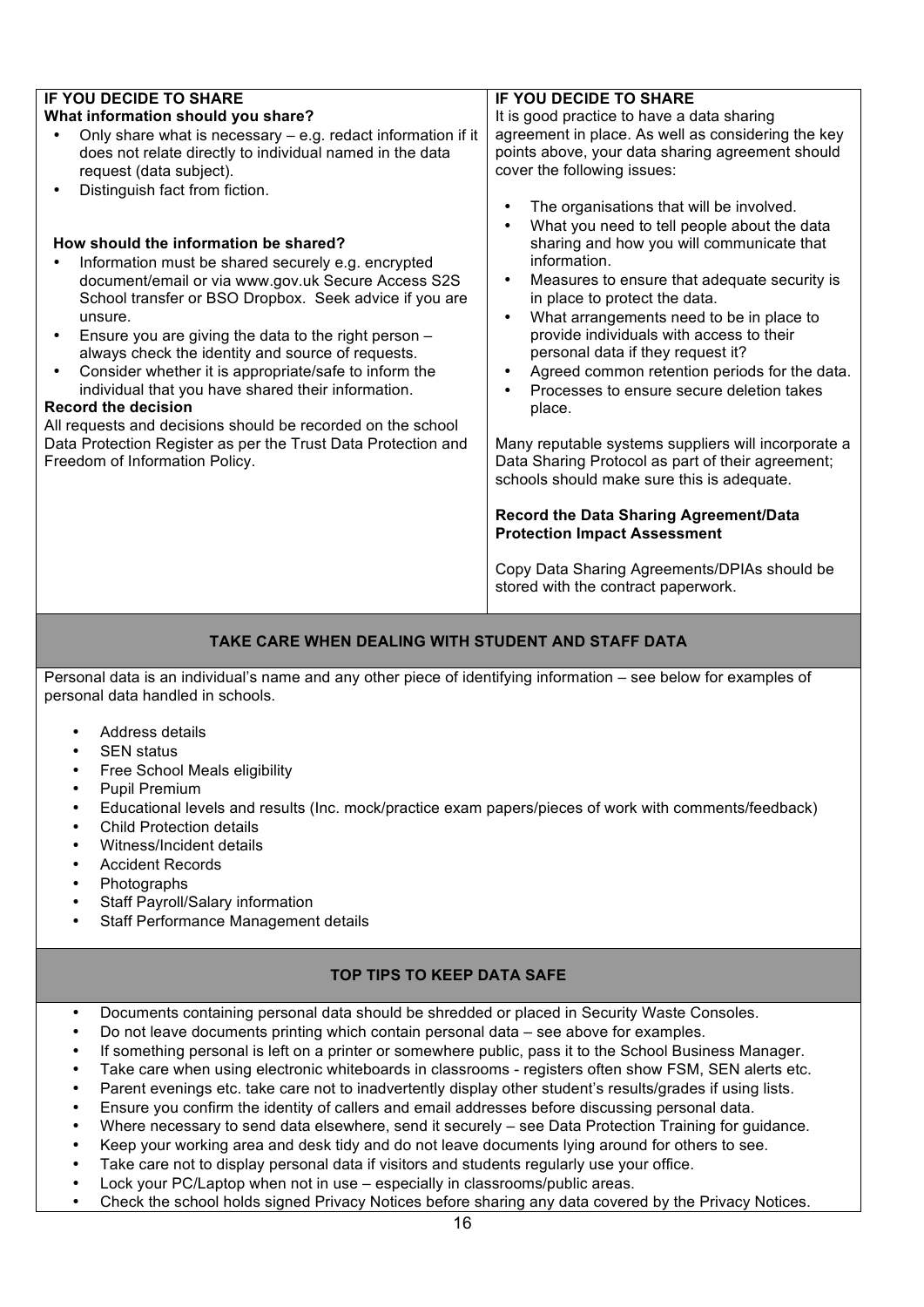### 24. Freedom of Information Introduction

### **1. Background**

The Freedom of Information Act (FOIA) was introduced to promote greater openness and accountability across the public sector, and establishes a general right of access to information held by public authorities, including Academies. Along with Human Rights and Data Protection legislation, Freedom of Information (FOI) aims to build a culture of rights and responsibilities for citizens.

### **2. Right to request information**

There is a legal right for any person to make a request to an Academy for access to information held by that Academy. Academies are under a duty to provide advice and assistance to anyone requesting information. Enquirers do not have to say why they want the information and the request does not have to mention FOIA.

The enquirer is entitled to be told whether the Academy holds the information (this is known as the duty to confirm or deny) and, if so, to have access to it. Access can include providing extracts of a document or a summary of the information sought, or access to the original document. However, the FOIA recognises the need to preserve confidentiality of sensitive information in some circumstances and sets out a number of exemptions. There are only four reasons for not complying with a valid request for information under FOI: -

- 1. the information is not held
- 2. the cost threshold is reached
- 3. the request is considered vexatious or repeated
- 4. one or more of the exemptions apply

### **3. Responsibility and delegation:**

The Trust Board are responsible for the maintenance and review of this scheme and policy. The Trust Board delegates the day-to-day responsibility for the FOIA policy and the provision of advice, guidance, publicity and interpretation of the Trust's policy to Trust Schools. Trust Schools will designate a staff member to act as a single point of reference, coordinate FOIA requests and apply related policies and procedures, take a view on possibly sensitive areas, ensure all staff are aware of the policy and consider what information and training staff may need.

Trust Schools should ensure that well managed records management and information system exists in order to comply with requests. Trust Schools should publish the Publication Scheme on the school website, the Publication Scheme is set out in Appendix A. Copies of all requests, responses and refusals will be recorded by Trust Schools on a central register.

Trust Schools should ensure that requests are dealt with in accordance with 'The Freedom of Information Act 2000, a guide for Academies and Academy Trusts' which can be downloaded from www.gov.uk website.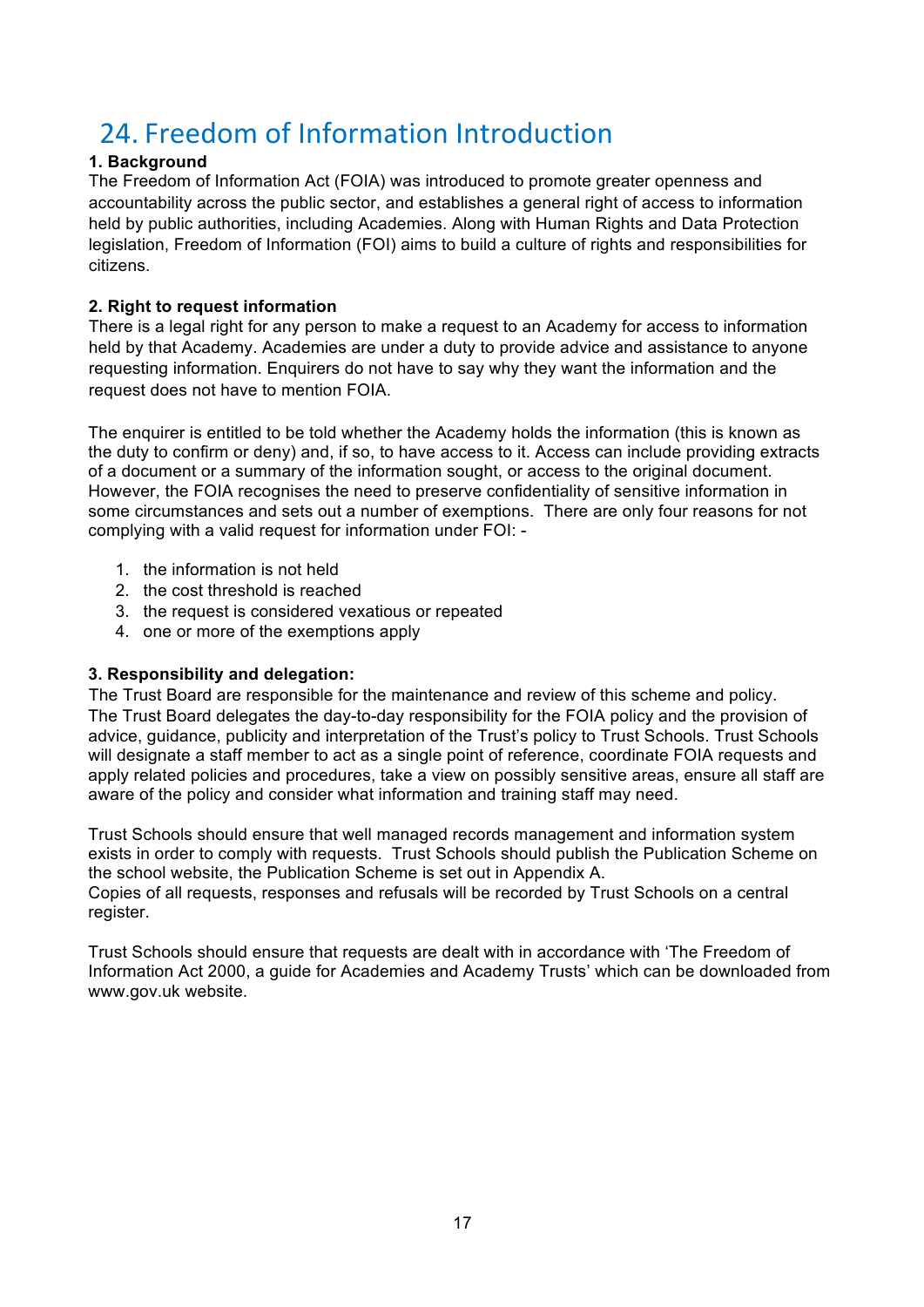### **4. How to request information**

If you would like to make a request under the FOIA, please check the Publication Scheme on the Website initially, if the information is not available on the relevant school website please:

- make the request in writing (this includes email)
- state the enquirer's name and correspondence address (email addresses are allowed);
- describe the information requested there must be enough information to be able to identify and locate the information.

You do not have to explain why you want the information or state that it is a FOI request, but it may help us to reply to your request more promptly if you let us know that it is a FOI request. Requests for information should be addressed to: Trust Compliance Officer, Beckfoot Trust, Wagon Lane, Bingley. BD16 1EE or email: compliance@beckfoot.org.

### **5. Timeline for reply**

We will do our upmost to reply to any request promptly. In any case, we will meet the legally prescribed limit of 20 working days, excluding non-school days. Where the 20th day to respond to a request is during a non-school day, we will have up to 60 days to respond e.g. summer holidays. The response time starts from the time the request is received. Where we need to ask you for more information to enable us to answer, the 20 days' start time begins when this further information has been received.

If a qualified exemption applies and we need more time to consider the public interest test, we will reply within the 20 days stating that an exemption applies and include an estimate of the date by which a decision on the public interest test will be made.

Where we have notified you that a charge is to be made, the time period stops until payment is received and then continues again once payment has been received.

### **6. Paying for information**

The majority of information on the Publication Scheme will be freely available on the Trust or Trust school websites. We will aim to respond to FOI requests free of charge, however, if your request means that we incur significant costs e.g. a significant amount of photocopying, we will let you know the cost before fulfilling your request and charges will be as set out in the Schedule of Charges below.

### **7. Categories of information published**

The publication scheme guides you to information which we currently publish (or have recently published) or which we will publish in the future. This is split into categories of information known as 'classes', see publication scheme at Appendix A.

### **8. Feedback and Complaints**

To make any comments about this publication scheme and policy, for further assistance, or to make a complaint, please write to:

Trust Compliance Officer, Beckfoot Trust, Wagon Lane, Bingley. BD16 1EE.

If you are not satisfied with the assistance that you get or if we have not been able to resolve your complaint and you feel that a formal complaint needs to be made, then this should be addressed to the Information Commissioner's Office. This is the organisation that ensures compliance with the Freedom of Information Act 2000 and that deals with formal complaints. The complaint should be made in writing to:

The Case Reception Unit, Customer Service Team, Information Commissioner's Office, Wycliffe House, Water Lane, Wilmslow, Cheshire. SK9 5AF.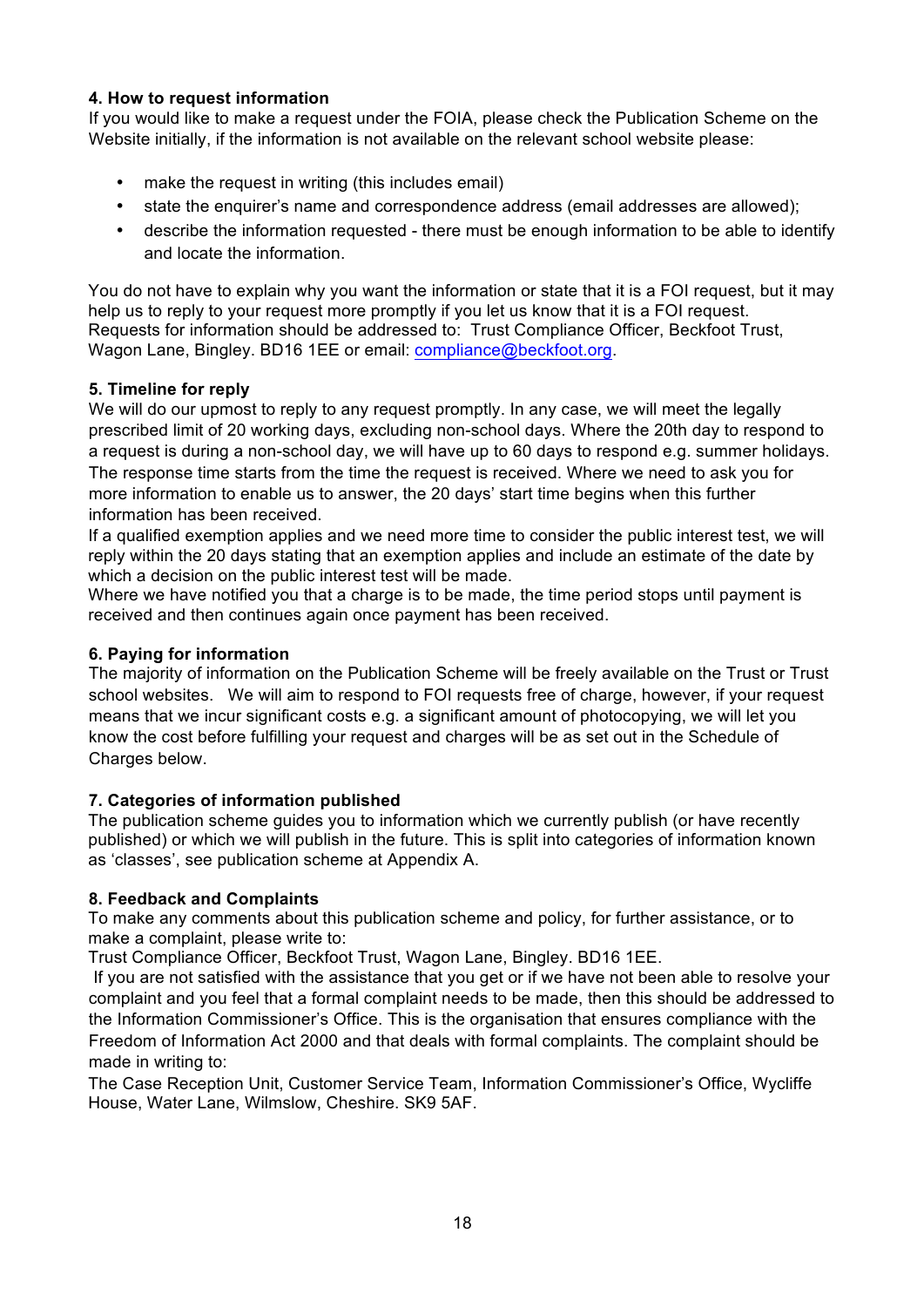# 25. Freedom of Information Publication Scheme

Below is a guide to information available from Beckfoot Trust and Trust schools as per the ICO Model Publication Scheme (Version 3 20130830 as at 21/07/2017)

| (Organisational information, structures, locations and contacts). Current information only.                                                                                                                                                             |                                                |                                                                           |
|---------------------------------------------------------------------------------------------------------------------------------------------------------------------------------------------------------------------------------------------------------|------------------------------------------------|---------------------------------------------------------------------------|
| Information to be published                                                                                                                                                                                                                             | <b>How information</b><br>obtained             | Cost                                                                      |
| Who's who in the school                                                                                                                                                                                                                                 |                                                |                                                                           |
| Who's who on the governing body / board of governors and the<br>basis of their appointment<br>Instrument of Government / Articles of Association                                                                                                        |                                                | For information not                                                       |
| Contact details for the Head teacher and for the governing body,<br>via the school (named contacts where possible).                                                                                                                                     | On request if not<br>available on Trust or     | obtained via the<br>website(s), a charge<br>may be made as                |
| School prospectus (if any)                                                                                                                                                                                                                              | Trust school website.                          | per the schedule of<br>charges.                                           |
| Annual Report (if any)                                                                                                                                                                                                                                  |                                                |                                                                           |
| Staffing structure                                                                                                                                                                                                                                      |                                                |                                                                           |
| School session times and term dates                                                                                                                                                                                                                     |                                                |                                                                           |
| Address of school and contact details, including email address.                                                                                                                                                                                         |                                                |                                                                           |
| Class 2 - What we spend and how we spend it<br>(Financial information relating to projected and actual income and expenditure, procurement, contracts and<br>financial audit). Current and previous financial year.                                     |                                                |                                                                           |
| Information to be published.                                                                                                                                                                                                                            | <b>How information</b><br>obtained             | Cost                                                                      |
| Annual budget plan and financial statements                                                                                                                                                                                                             |                                                |                                                                           |
| Capital funding                                                                                                                                                                                                                                         |                                                |                                                                           |
| Financial audit reports                                                                                                                                                                                                                                 |                                                |                                                                           |
| Details of expenditure items over £2000 - published at least<br>annually but at a more frequent quarterly or six-monthly interval<br>where practical.                                                                                                   | On request if not                              | For information not<br>obtained via the                                   |
| Procurement and contracts the school has entered into, or<br>information relating to / a link to information held by an<br>organisation which has done so on its behalf (for example, a<br>local authority or diocese).                                 | available on Trust or<br>Trust school website. | website(s), a charge<br>may be made as<br>per the schedule of<br>charges. |
| Pay policy                                                                                                                                                                                                                                              |                                                |                                                                           |
| Staff allowances and expenses that can be incurred or claimed,<br>with totals paid to individual senior staff members (Senior<br>Leadership Team or equivalent, whose basic actual salary is at<br>least £60,000 per annum) by reference to categories. |                                                |                                                                           |
| Staffing, pay and grading structure. As a minimum the pay<br>information should include salaries for senior staff (Senior<br>Leadership Team or equivalent as above) in bands of £10,000;<br>for more junior posts, by salary range.                    |                                                |                                                                           |
| Governors' allowances that can be incurred or claimed, and a<br>record of total payments made to individual governors.                                                                                                                                  |                                                |                                                                           |
| Class 3 - What our priorities are and how we are doing<br>(Strategies and plans, performance indicators, audits, inspections and reviews). Current information only.                                                                                    |                                                |                                                                           |
| Information to be published.                                                                                                                                                                                                                            | <b>How information</b><br>obtained             | Cost                                                                      |
|                                                                                                                                                                                                                                                         |                                                |                                                                           |
| School profile (if any) and in all cases:                                                                                                                                                                                                               |                                                |                                                                           |
| Performance data supplied to the English or Welsh Government<br>or to the Northern Ireland Executive, or a direct link to the data                                                                                                                      | On request if not                              | For information not<br>obtained via the                                   |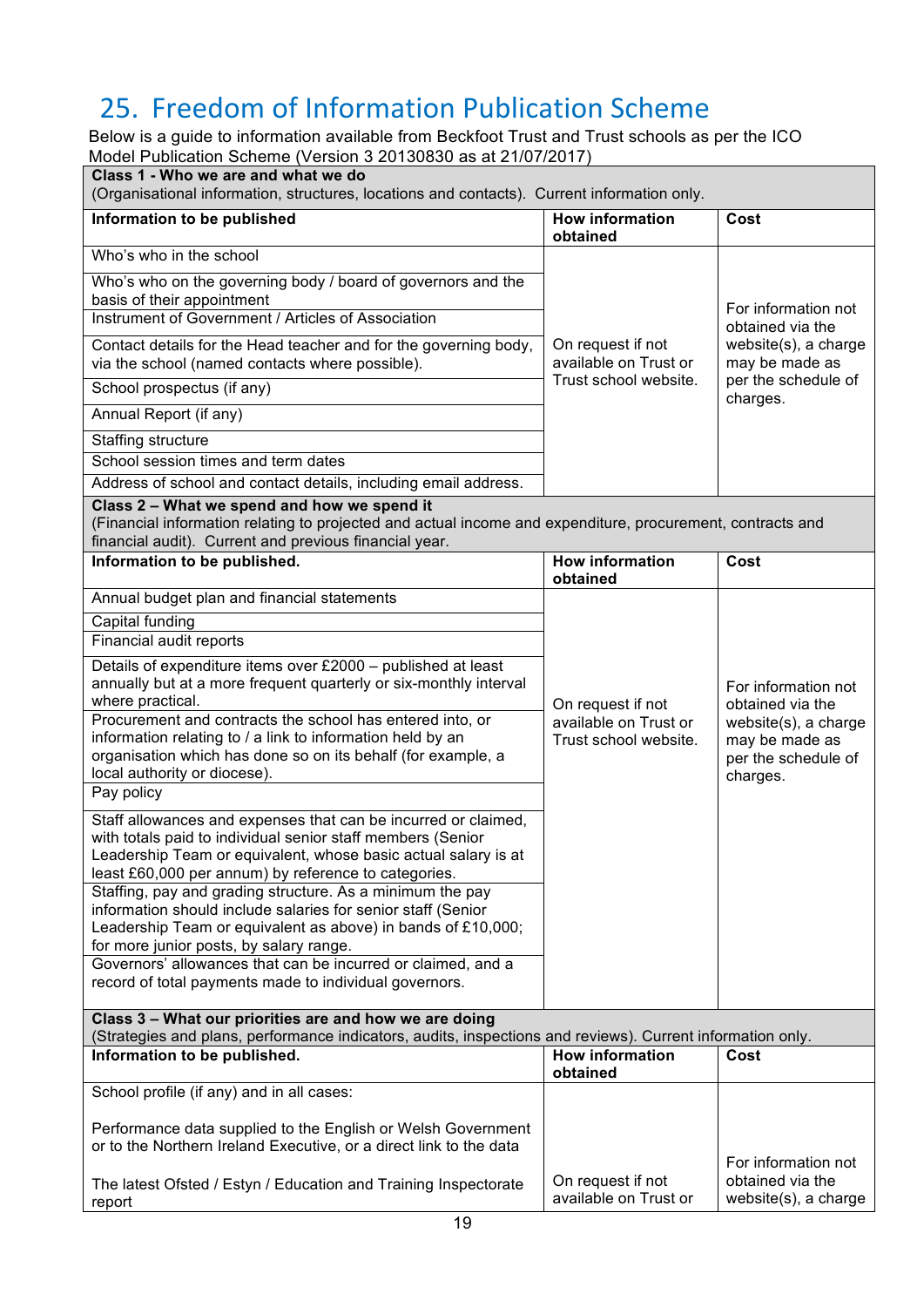| - Summary<br>- Full report<br>- Post-inspection action plan<br>Performance management policy and procedures adopted by<br>the governing body.<br>Performance data or a direct link to it<br>The school's future plans; for example, proposals for and any<br>consultation on the future of the school, such as a change in<br>status<br>Safeguarding and child protection (Policy) | Trust school website.                                               | may be made as<br>per the schedule of<br>charges.                                                                    |
|------------------------------------------------------------------------------------------------------------------------------------------------------------------------------------------------------------------------------------------------------------------------------------------------------------------------------------------------------------------------------------|---------------------------------------------------------------------|----------------------------------------------------------------------------------------------------------------------|
| Class 4 - How we make decisions                                                                                                                                                                                                                                                                                                                                                    |                                                                     |                                                                                                                      |
| (Decision making processes and records of decisions) Current and previous three years.                                                                                                                                                                                                                                                                                             |                                                                     |                                                                                                                      |
| Information to be published.                                                                                                                                                                                                                                                                                                                                                       | <b>How information</b><br>obtained                                  | Cost                                                                                                                 |
| Admissions policy/decisions (not individual admission decisions)<br>- where applicable<br>Agendas and minutes of meetings of the governing body and its<br>committees. (NB this will exclude information that is properly<br>regarded as private to the meetings).                                                                                                                 | On request if not<br>available on Trust or<br>Trust school website. | For information not<br>obtained via the<br>website(s), a charge<br>may be made as<br>per the schedule of<br>charges. |
| Class 5 - Our policies and procedures<br>(Written protocols, policies, procedures for delivering our services and responsibilities) Current information only.                                                                                                                                                                                                                      |                                                                     |                                                                                                                      |
| Information to be published.                                                                                                                                                                                                                                                                                                                                                       | <b>How information</b><br>obtained                                  | Cost                                                                                                                 |
| Records management and personal data policies, including:                                                                                                                                                                                                                                                                                                                          |                                                                     |                                                                                                                      |
| Information security policies<br>Records retention, destruction and archive policies<br>Data protection (including information sharing policies)<br>Charging regimes and policies.                                                                                                                                                                                                 | On request if not<br>available on Trust or<br>Trust school website. | For information not<br>obtained via the<br>website(s), a charge<br>may be made as<br>per the schedule of<br>charges. |
| <b>Class 6 - Lists and Registers</b>                                                                                                                                                                                                                                                                                                                                               |                                                                     |                                                                                                                      |
| Currently maintained lists and registers only (this does not include the attendance register).                                                                                                                                                                                                                                                                                     |                                                                     |                                                                                                                      |
| Information to be published.                                                                                                                                                                                                                                                                                                                                                       | <b>How information</b><br>obtained                                  | <b>Cost</b>                                                                                                          |
| Curriculum circulars and statutory instruments                                                                                                                                                                                                                                                                                                                                     |                                                                     |                                                                                                                      |
| Disclosure logs<br>Asset register<br>Any information the school is currently legally required to hold in<br>publicly available registers                                                                                                                                                                                                                                           | On request if not<br>available on Trust or<br>Trust school website. | For information not<br>obtained via the<br>website(s), a charge<br>may be made as<br>per the schedule of<br>charges. |
| Class 7 - The services we offer<br>(Information about the services we offer, including leaflets, guidance and newsletters produced for the public and<br>businesses) Current information only - some information may only be available by inspection)                                                                                                                              |                                                                     |                                                                                                                      |
| Information to be published                                                                                                                                                                                                                                                                                                                                                        | <b>How information</b><br>obtained                                  | Cost                                                                                                                 |
| Extra-curricular activities<br>Out of school clubs<br>Services for which the school is entitled to recover a fee,<br>together with those fees<br>School publications, leaflets, books and newsletters                                                                                                                                                                              | On request if not<br>available on Trust or<br>Trust school website. | For information not<br>obtained via the<br>website(s), a charge<br>may be made as<br>per the schedule of<br>charges. |